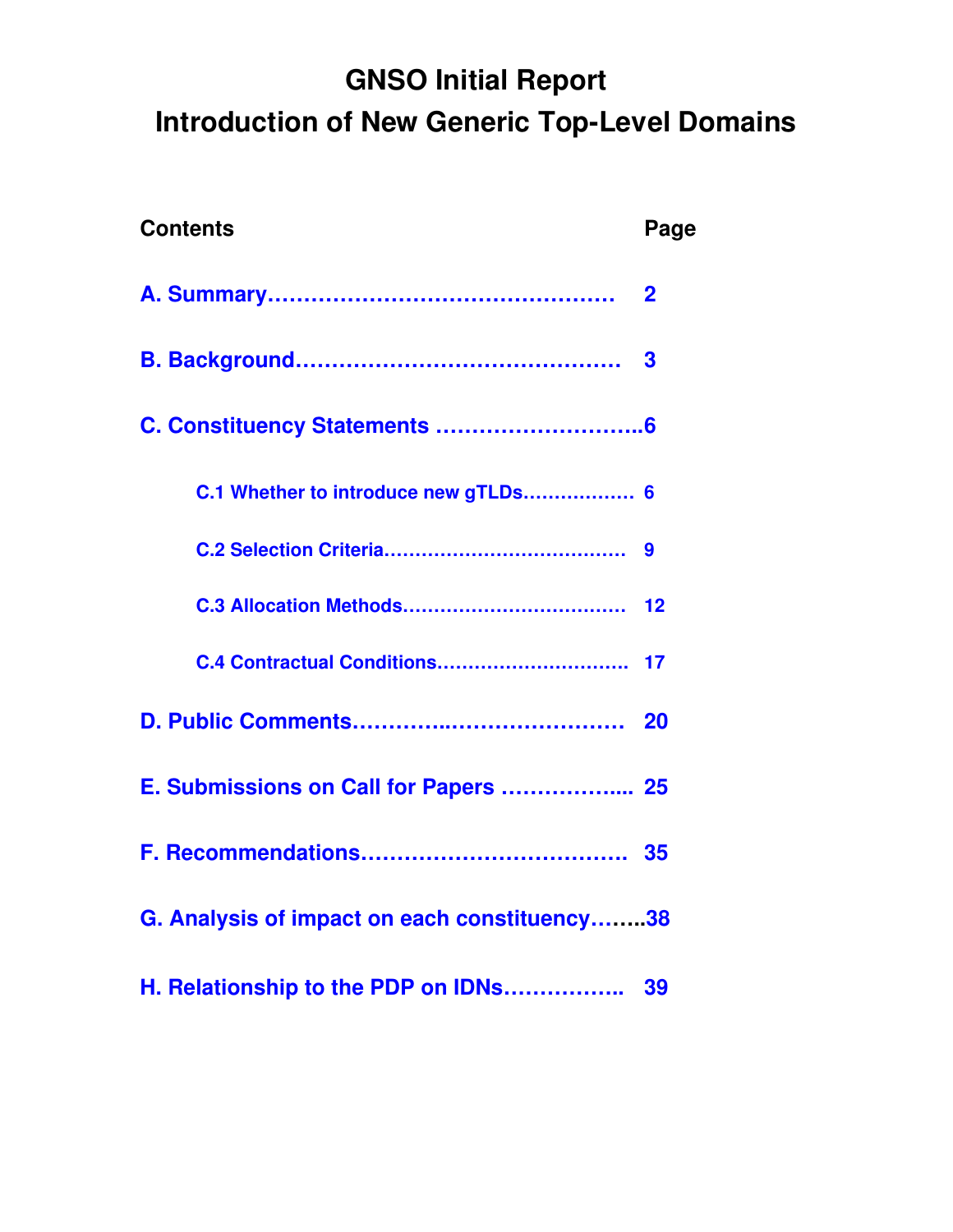### **A. Summary**

- **1.** This draft Initial Report sets out the input received from interested stakeholders including Constituency Statements, Public Comments and submissions in response to a Call for Papers about the possible introduction of new gTLDs. The report also includes comments from ICANN Staff about key elements of the PDP and the Terms of Reference agreed by the GNSO Council.
- **2.** The key issue areas under examination in this PDP are whether to introduce new gTLDs, the selection criteria associated with any introduction of new gTLDs, any allocation methods which could be used to enable the introduction of new gTLDs and the contractual conditions associated with the introduction of new gTLDs.
- **3.** The findings that can be derived from the input received so far on these issue areas are not conclusive, neither in substance nor as regards consensus. A consensus on further introduction of new gTLDs seems to be at hand, but with diverging views on conditions, orientations and limits for such an introduction.
- **4.** The next step is to develop the findings on these issues through further work and consultations within the GNSO itself, in cooperation with other ICANN Supporting Organizations and Advisory Committees and in consultation with the wider Internet community. This document is to be considered as an evolving draft to be finalized after the March 2006 ICANN meeting in Wellington.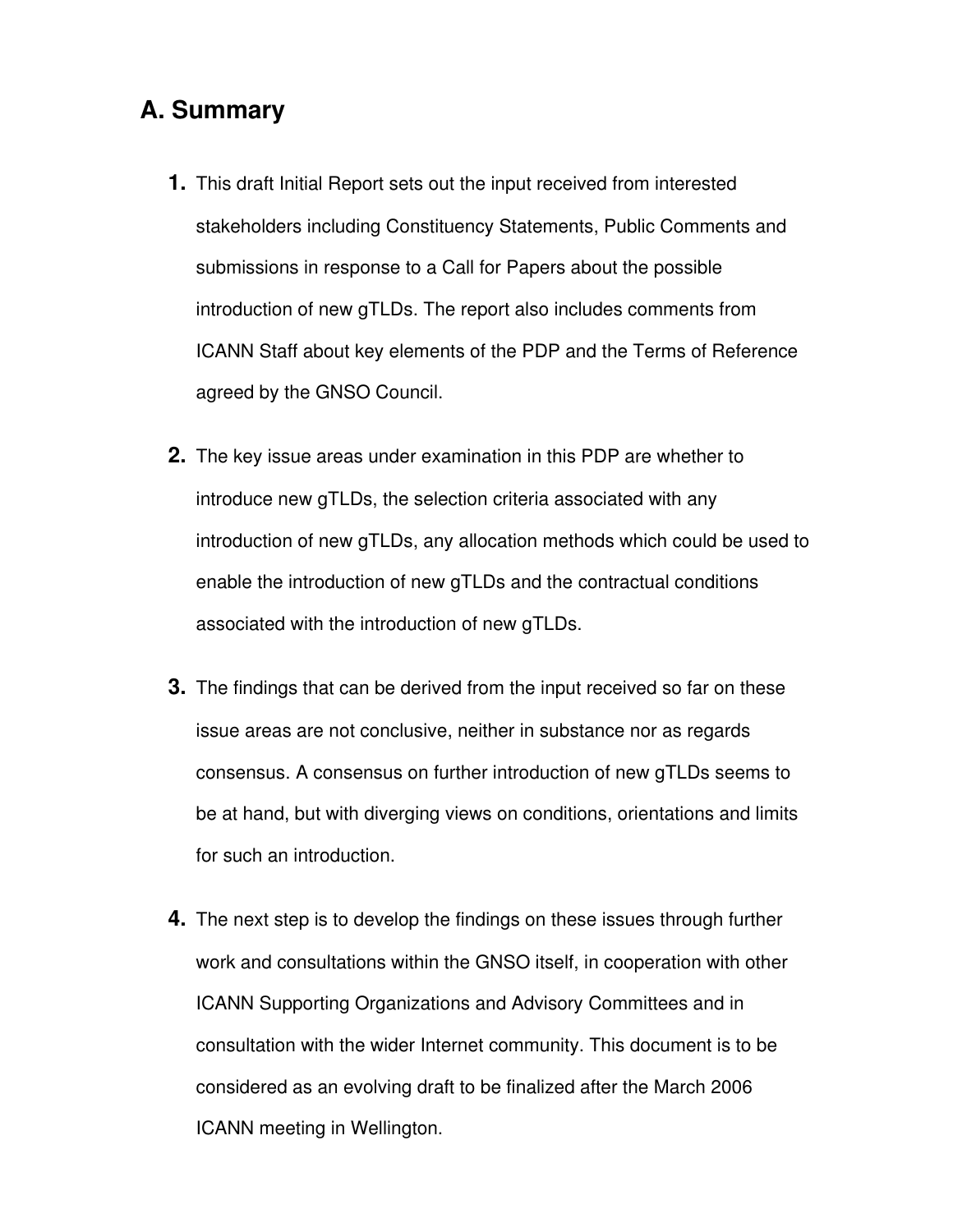### **B. Background**

1. The Issues Report for this PDP may be found at:

http://gnso.icann.org/issues/new-gtlds/gnso-issues-rpt-gtlds-05dec05.pdf.

This Issues Report was discussed at a GNSO Council meeting on 2 December 2005 where the Council resolved to launch a PDP with the following Terms of Reference (available at

http://www.icann.org/announcements/announcement-06dec05.htm):

*1. Should new generic top level domain names be introduced?*

*a) Given the information provided here and any other relevant information available to the GNSO, the GNSO should assess whether there is sufficient support within the Internet community to enable the introduction of new top level domains. If this is the case the following additional terms of reference are applicable.*

*2. Selection Criteria for New Top Level Domains* 

*a) Taking into account the existing selection criteria from previous top level domain application processes and relevant criteria in registry services reallocations, develop modified or new criteria which specifically address ICANN's goals of expanding the use and usability of the Internet. In particular, examine ways in which the allocation of new top level domains can meet demands for broader use of the Internet in developing countries.*

*b) Examine whether preferential selection criteria (e.g. sponsored) could be developed which would encourage new and innovative ways of addressing the needs of Internet users.*

*c) Examine whether additional criteria need to be developed which address ICANN's goals of ensuring the security and stability of the Internet.*

*3. Allocation Methods for New Top Level Domains* 

*a) Using the experience gained in previous rounds, develop allocation methods for selecting new top level domain names.*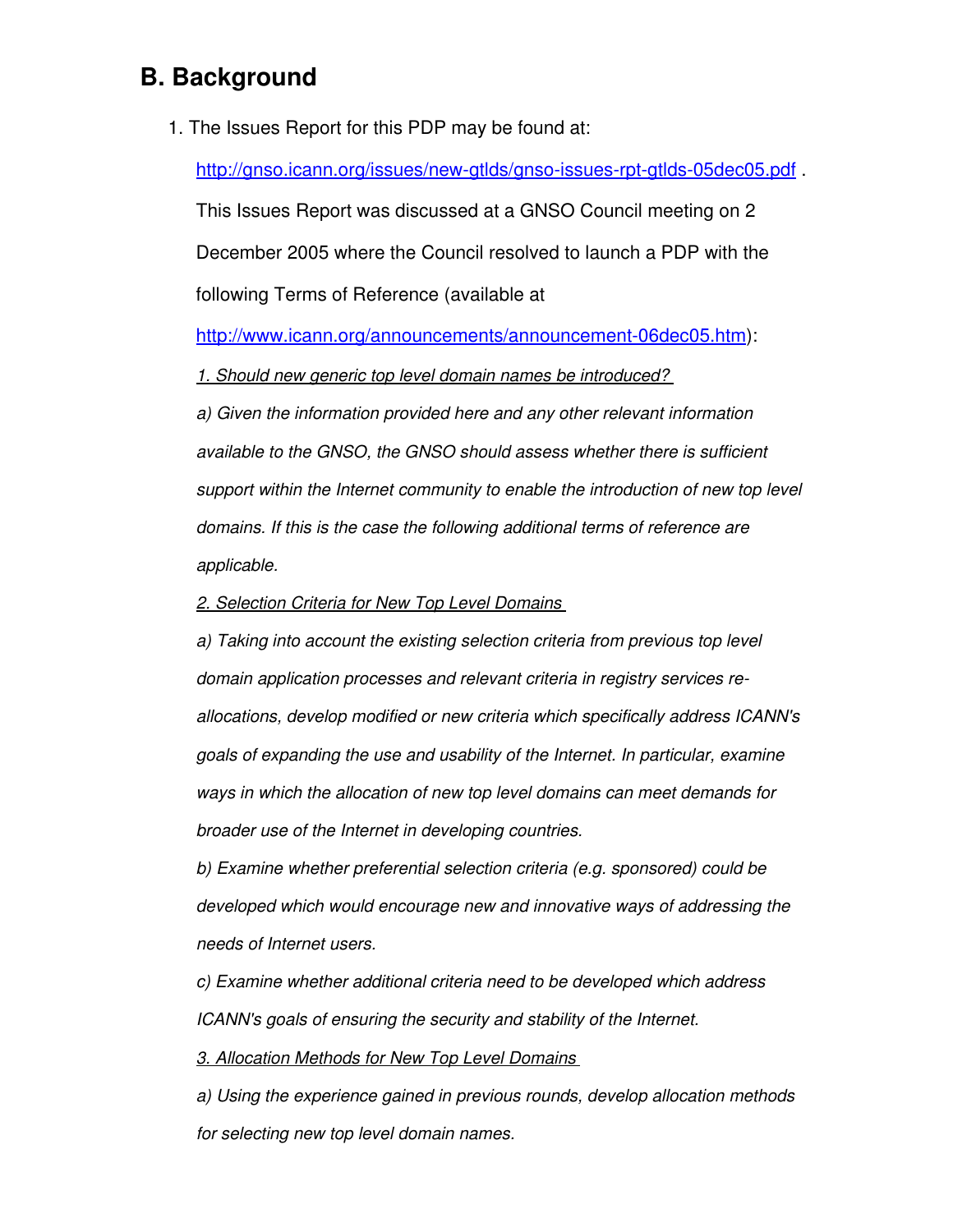*b) Examine the full range of allocation methods including auctions, ballots, firstcome firstserved and comparative evaluation to determine the methods of allocation that best enhance user choice while not compromising predictability and stability.*

*c) Examine how allocation methods could be used to achieve ICANN's goals of fostering competition in domain name registration services and encouraging a diverse range of registry services providers.*

*4. Policy to Guide Contractual Conditions for New Top Level Domains* 

*a) Using the experience of previous rounds of top level domain name application processes and the recent amendments to registry services agreements, develop policies to guide the contractual criteria which are publicly available prior to any application rounds.*

*b) Determine what policies are necessary to provide security and stability of registry services.*

*c) Determine appropriate policies to guide a contractual compliance programme for registry services.*

2. The call for public comments on these Terms of Reference was announced on 6 December 2005 on the ICANN web site, at http://www.icann.org/announcements/announcement-06dec05.htm.

.

3. At a subsequent GNSO Council conference call on 21 December 2005 decided to extend the deadline for public comments and constituency statements to 31 January 2006. In addition, the decision was taken to launch a Call for Papers to further inform the process. The Call for Papers was announced on 3 January 2006 on the ICANN web site at http://www.icann.org/announcements/announcement-03jan06.htm . To give further impetus to this Call for Papers, it was also advertised in some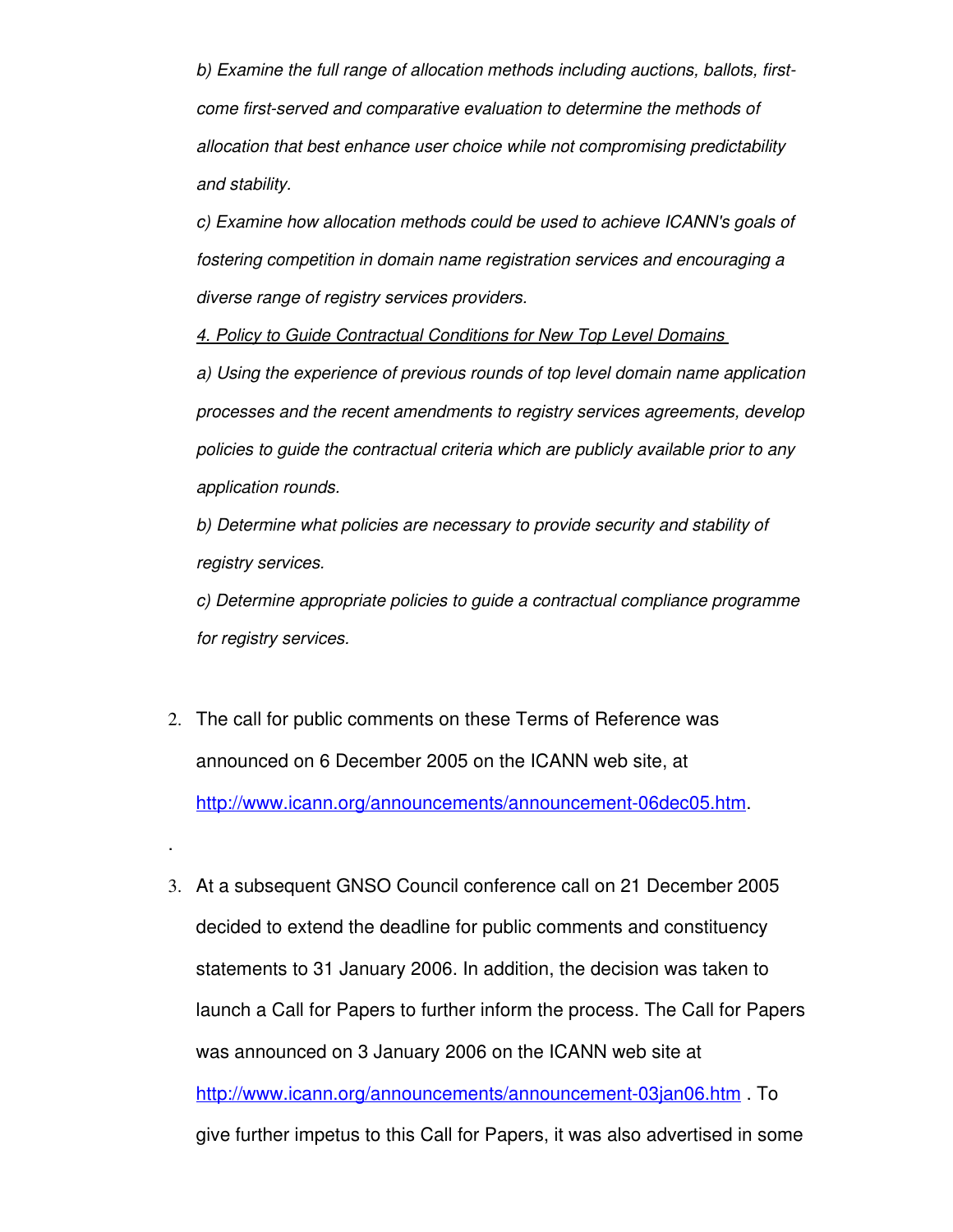major international newspapers and magazines in mid-January 2006 including The Economist, the international editions of the Wall Street Journal and the Financial Times.

- 5. This Report is designed to inform the GNSO Council about what areas require further policy development work and should be discussed with other Supporting Organisations as part of the policy development process. In addition, this Report will be used to solicit further public comments.
- 6. The Initial Report describes the key issues framed by the Terms of Reference, based on the input received in the consultation process, and indicates areas for further policy development discussions. For a complete view of the issues discussed, the Initial Report should be read in conjunction with the Issues Report and all the background material referenced therein.
- 7. The next sections summarize the Constituency Statements, Public Comments and written submissions to the Call for Papers, with input grouped in line with the issue areas in the Terms of Reference.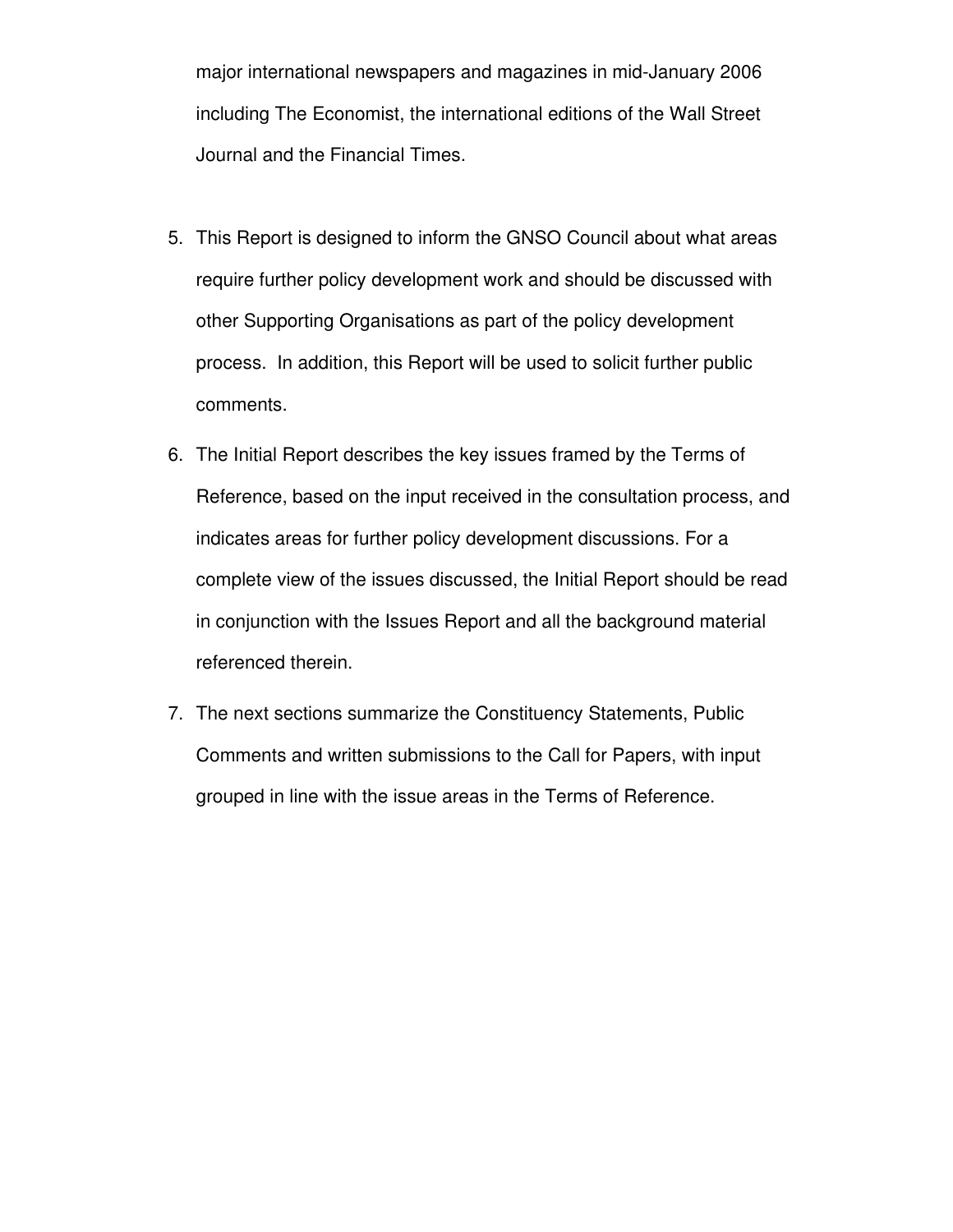### **C. Constituency statements**

1. Constituency Statements were received from the Non-Commercial Users Constituency (NCUC), the gTLD Registry Constituency (RyC), the Intellectual Property Constituency (IPC), the Internet Service and Connectivity Providers Constituency (ISPCP) and from a subset of the Registrars Constituency (Registrars). A draft Constituency Statement was received from the Business Users' Constituency (BC). The At Large Advisory Committee (ALAC), observer to the GNSO, also submitted a statement. In this section, the findings in these Constituency Statements are mapped to the issue areas identified in the Terms of Reference, with an aim to identify consensus areas as well as differing views. For the full text of each of the Statements, see [http://gnso.icann.org/issues/new](http://gnso.icann.org/issues/new-gtlds/new-gtld-pdp-input.htm)gtlds/new-gtld-pdp-input.htm .

#### **C.1 Whether to introduce new gTLDs**

- 1. Constituencies generally support further introductions of new gTLDs. Views diverge, however, on what kinds of gTLDs ought to be introduced; the pace of introduction and the selection criteria for gTLD name strings. Some constituencies make their support conditional upon the nature of the gTLDs envisaged, while claiming that conditions relating to competition, differentiation, good faith, diversity and certainty must be fulfilled to introduce a new gTLD.
- 2. Multiple reasons for supporting the introduction of new gTLDs are put forward. These include enhancement of competition at the registry level; increased choice for registrants or end-users, innovative new services for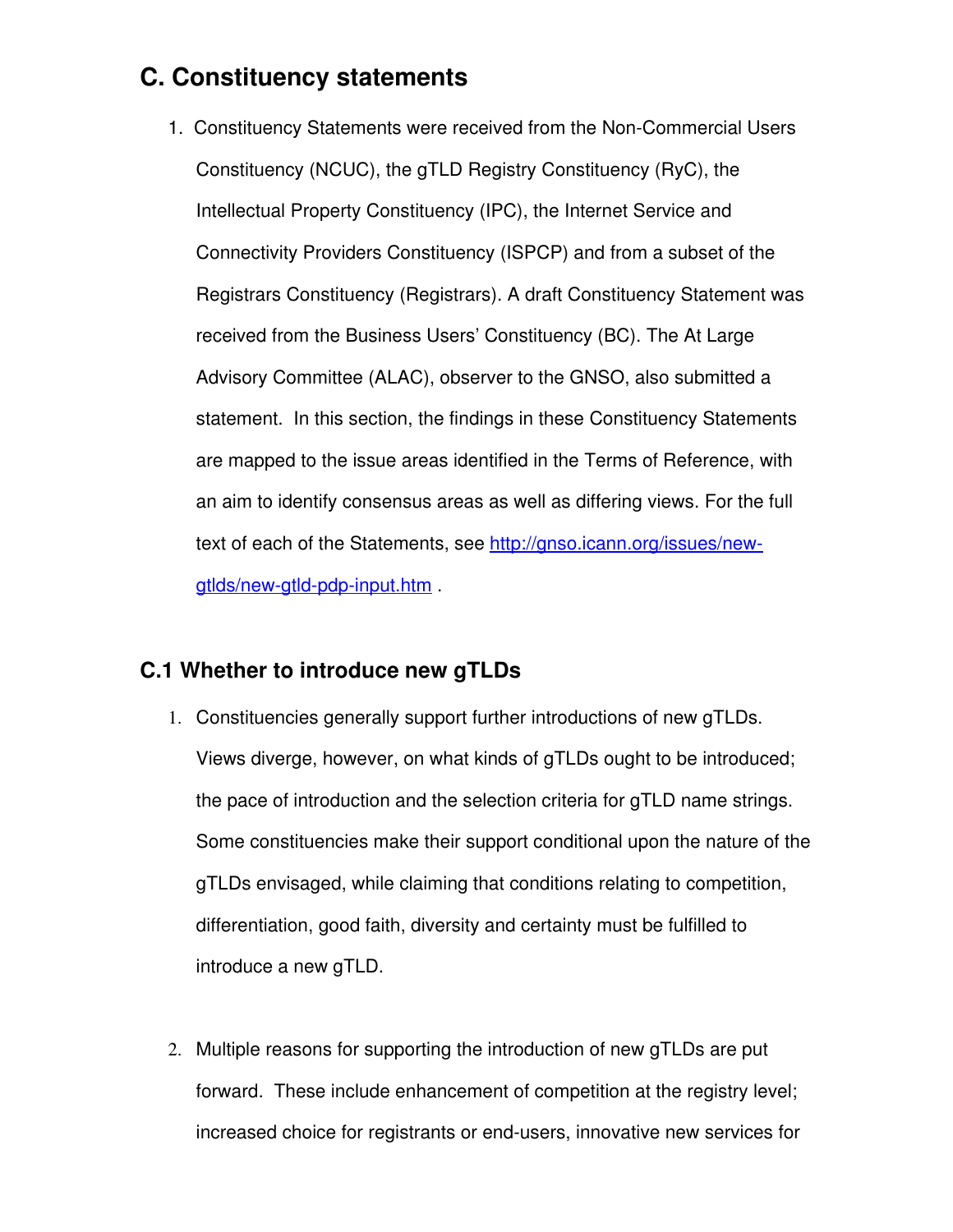both existing and emerging markets and avoidance of alternative root scenarios. An approach brought forward was to reverse the onus of justification, i.e. to presume that new gTLDs should be introduced unless the opposite can be fully justified.

- 3. Issues to be studied and accommodated in the introduction of new gTLDs include: to limit the necessity for defensive registrations, to avoid end user confusion, to ensure that "public benefit" is derived from any new gTLD offerings, to safeguard against the effects of registry failure, to foster differentiation in the name space and to limit opportunities for fraudulent behavior.
- 4. The RyC supports the introduction of new gTLDs as a way to facilitate competition at the registry level, to increase choice for Internet users, to grow the Internet usage, to test user demand for specific TLDs and to increase public benefit by better serving specific communities. The RyC also states that both the depth and range of its members and the experience from previous rounds prove that there is market demand for launching new gTLDs.
- 5. The Registrars are in favor of a predictable ongoing introduction of new gTLDs in order to promote market dynamism, innovation and competition, to enable services for additional communities and to preempt uncontrolled alternative root scenarios. The burden of proof inherent in the heading could well be reversed – i.e. why not new gTLDs? The Registrars propose a limit of new gTLDs "in the hundreds, possibly thousands but not tens of thousands."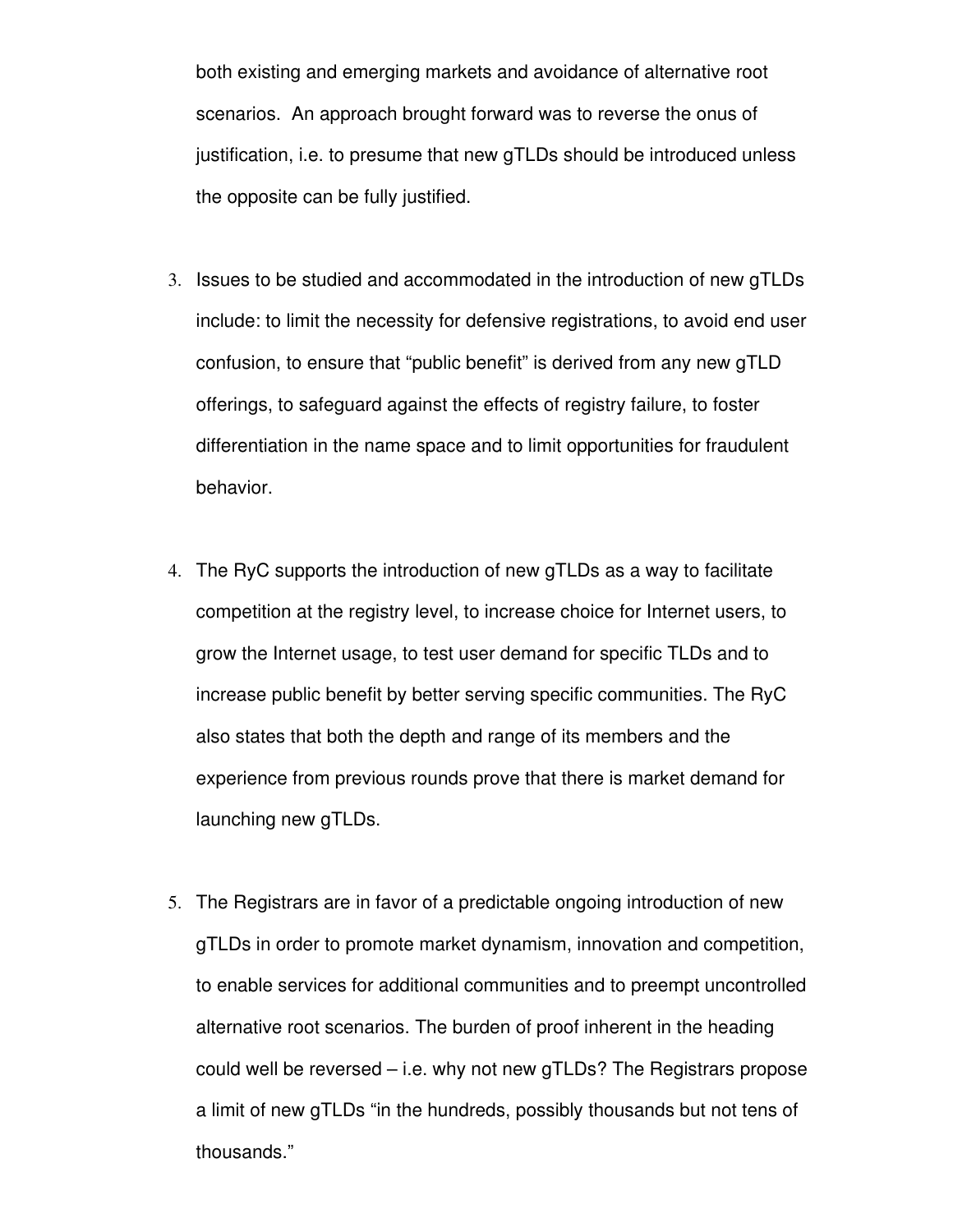- 6. The IPC lends conditional support to the introduction of new gTLDs, focused on sponsored gTLDs and performed in a slow and controlled manner. Any introduction should be guided by principles of differentiation, certainty, good faith, competition and diversity. Public interest is served by adding value to the name space. To keep an introduction limited would also limit the risk of registry failure.
- 7. The ISPCP conditionally supports a cautious introduction of new gTLDs provided they add value and competition while promoting the public interest in the name space. Only sponsored gTLDs are considered as able to accomplish these objectives. The ISPCP states that guidelines should be adopted on how to establish the need for new gTLDs. The ISPCP further states the same five principles as the IPC.
- 8. The NCUC is in favor of introducing new gTLDs as quickly and broadly as possible in order to keep the market dynamic, foster competition and choice end enable opportunities and access for new users world-wide. A well defined, fair and efficient process is called for and ICANN should accommodate applications for new gTLDs as long as there are no adverse technical consequences.
- 9. The draft BC statement recommends that the priority should be to introduce new IDN top-level domains, while no other gTLDs should be introduced at this point in time. Only sponsored gTLDs should be introduced according to the BC. The BC also calls for safe harbor provisions in case of registry failure, re-bidding for existing gTLDs and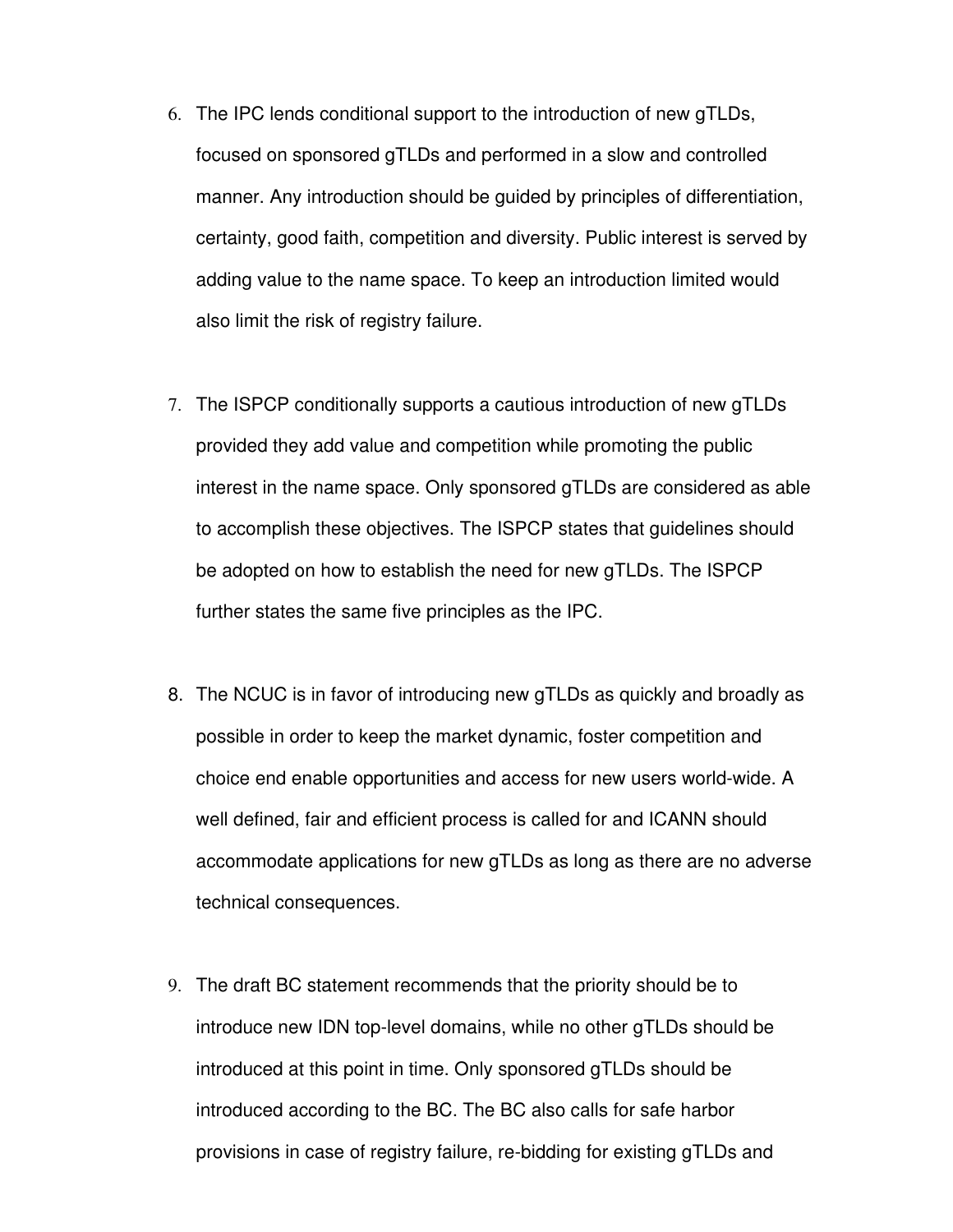further analysis of registration characteristics and other aspects relating to current gTLDs to inform the process for future gTLDs.

10. The ALAC is in favor of an open-ended introduction of new gTLDs governed primarily by the market as expressed by the gTLD applicants, with no explicit limits on the total number or frequency of gTLD additions other than the processing limits of ICANN. As to the types of new gTLDs preferred, views seem to differ somewhat among ALAC members, with an overweight for unrestricted gTLDs.

#### **C.2 Selection Criteria**

- 1. It was clear from the Constituency Statements that significant discussion about each element of the Terms of Reference had taken place. For example, the Registrys' Constituency identified that 11 out of 13 of its members had been involved in the drafting of their Statement. It was also clear that all of the Constituencies had had long discussion over several years about introduction of new gTLDs and had participated actively in the discussion of the 2000 and 2003/2004 rounds.
- 2. The Constituency Statements all address the Selection Criteria section of the Terms of Reference. As shown in more detail below, no consensus position is yet at hand on the treatment of selection criteria.
- 3. The NCUC argues that "ICANN has no mandate its mission or core values to 'expand the use and usability of the Internet'". The promotion of competition is, however, one of ICANN's core values. The NCUC argues that the best way for ICANN to do that is to make "selection criteria as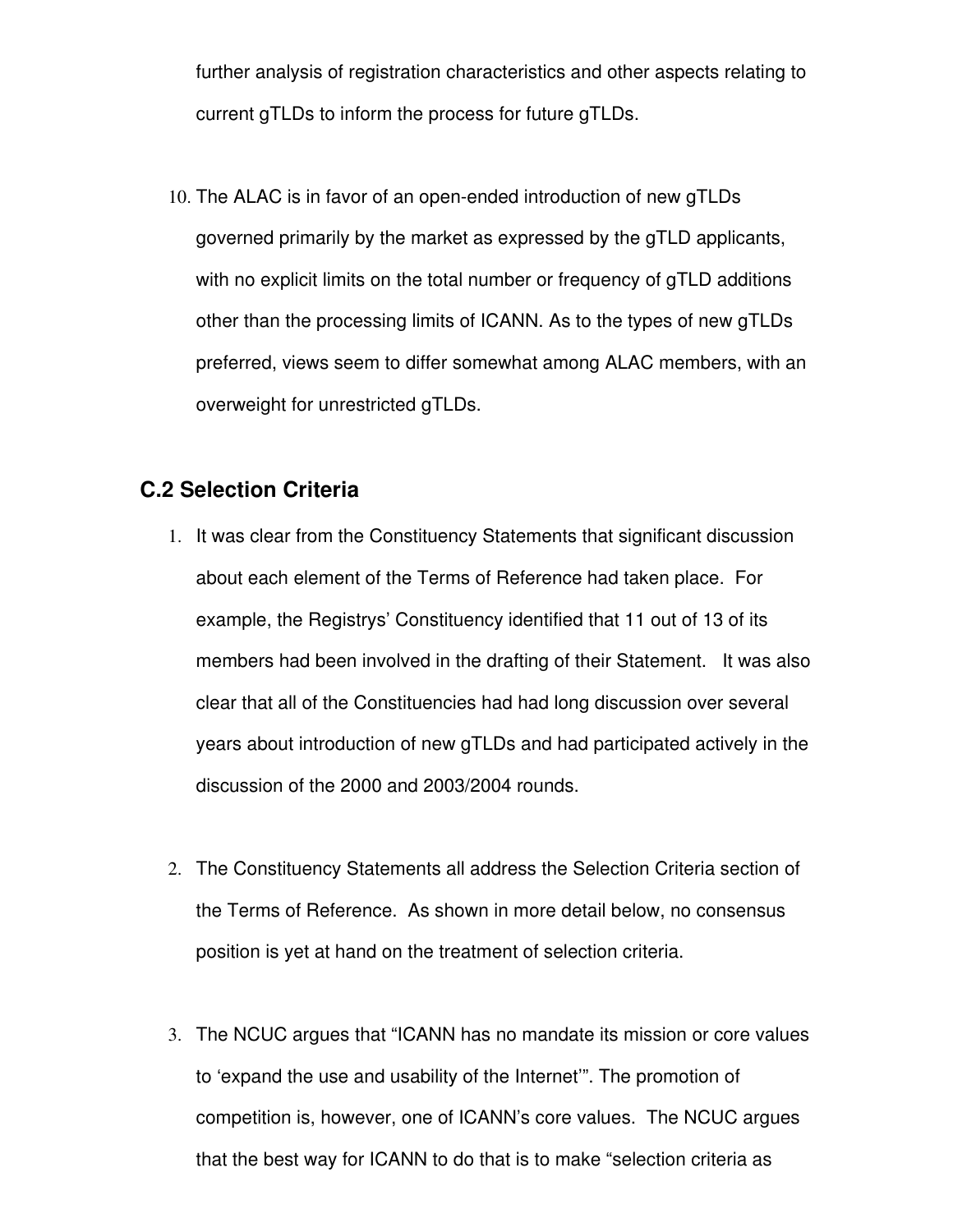simple, predictable and content-neutral as possible". The RyC, the ISPCP and the IPC all argue that the selection criteria used in previous rounds are a good starting point for new gTLDs with a focus on compliance with technical standards and network stability. The ALAC argues that "ICANN should accept all applications from qualified entities that either benefit the public interest or enhance competition in the registration of domain names".

- 4. There is very limited agreement across the Constituency Statements on which historical selection criteria ought to be included. However, there is some agreement about principles of differentiation (of name spaces), certainty (of business operations), good faith (registration of names), competition (between different registry providers) and diversity (of usability). The RyC includes a detailed set of questions designed to determine what selection criteria could be removed based on analysis of whether particular selection criteria meet ICANN's technical objectives, provide objectivity, encourage different users and different uses of the Internet, allow market forces some element of influence and enable policy decisions to be made in the best interests of all stakeholders.
- 5. The NCUC argues that the only relevant criteria are those that would determine whether an application meets minimum technical standards established to safeguard against harm to the domain name system.
- 6. There are diverging views on whether to introduce sponsored or unsponsored gTLDs. The NCUC argues that there should be as much opportunity as possible for users to determine what new gTLDs should be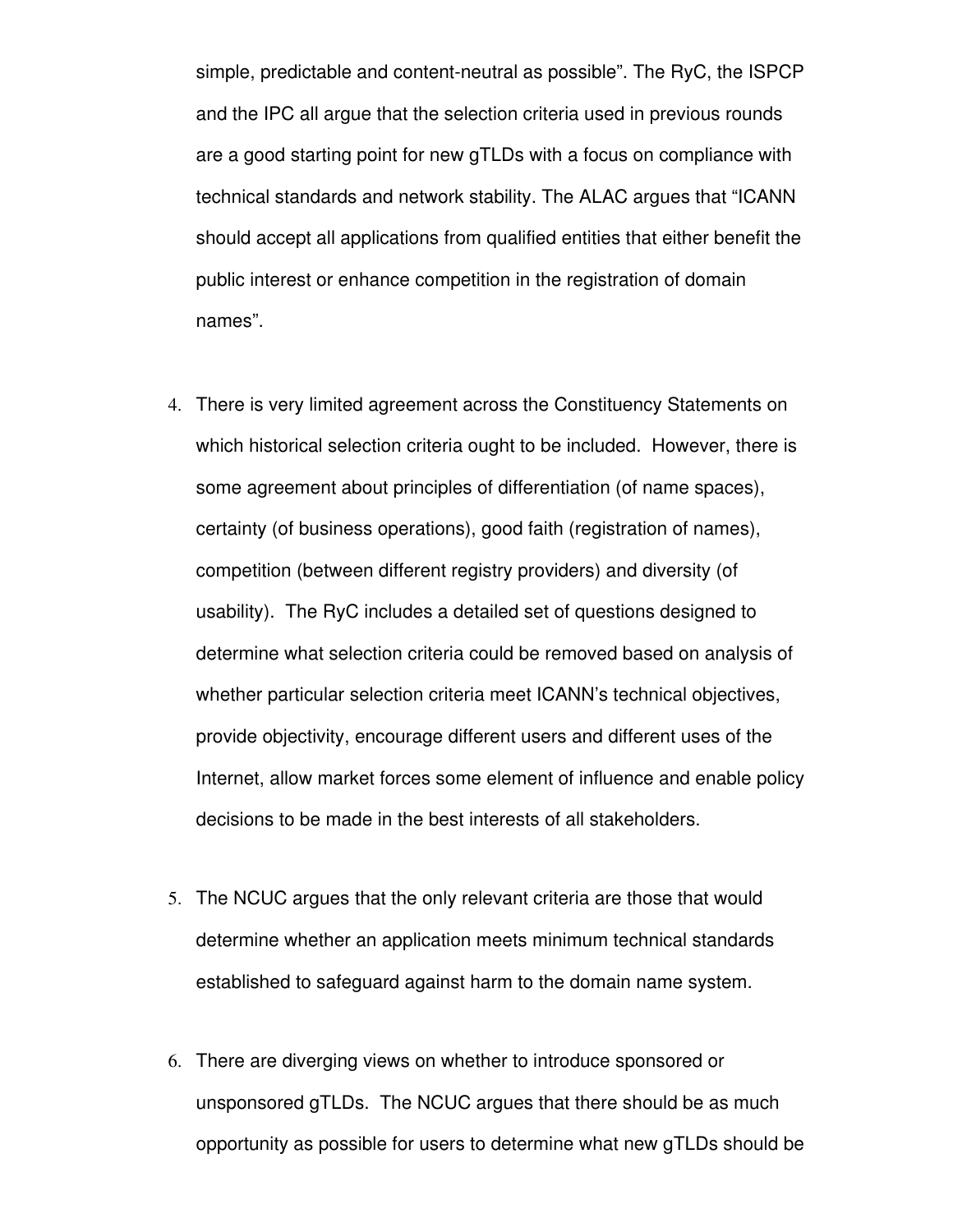introduced. The RyC also argues that there is little evidence to indicate that sponsored gTLDs are better than unsponsored in encouraging "new and innovative ways of addressing the needs of Internet users". The IPC argues that "…The introduction of unsponsored gTLDS such as .info and .biz added little if anything to competition at the registry level…". The ISPCP states that "…any new gTLD proposal should be sponsored". A part of the ALAC submission argues that "restricted TLDs would cause unsolvable conflicts" and it is unclear whether there is an agreed position from the ALAC on this and other issues in its submission.

- 7. The BC suggests that criteria used in the previous rounds be refined and provides a detailed selection model, also featuring the five principles mentioned by the IPC.
- 8. The ALAC finds that gTLD strings should be proposed by applicants, not pre-selected ab initio. A public notice period should be launched for each application with a possibility to challenge the chosen string and a dispute resolution procedure should be established to resolve differences. Strings should not indicate a scope wider than the remit of the applicant. The principle of non-discrimination should govern selection. Application fees should be affordable and staggered, i.e. a small application fee for initial evaluation and a higher one for the next step.
- 9. There is consensus on security and stability as primary objectives although how that could be achieved through selection criteria remains moot. The NCUC suggests a "simple and objective 'registry accreditation' process, similar to the registrar accreditation process".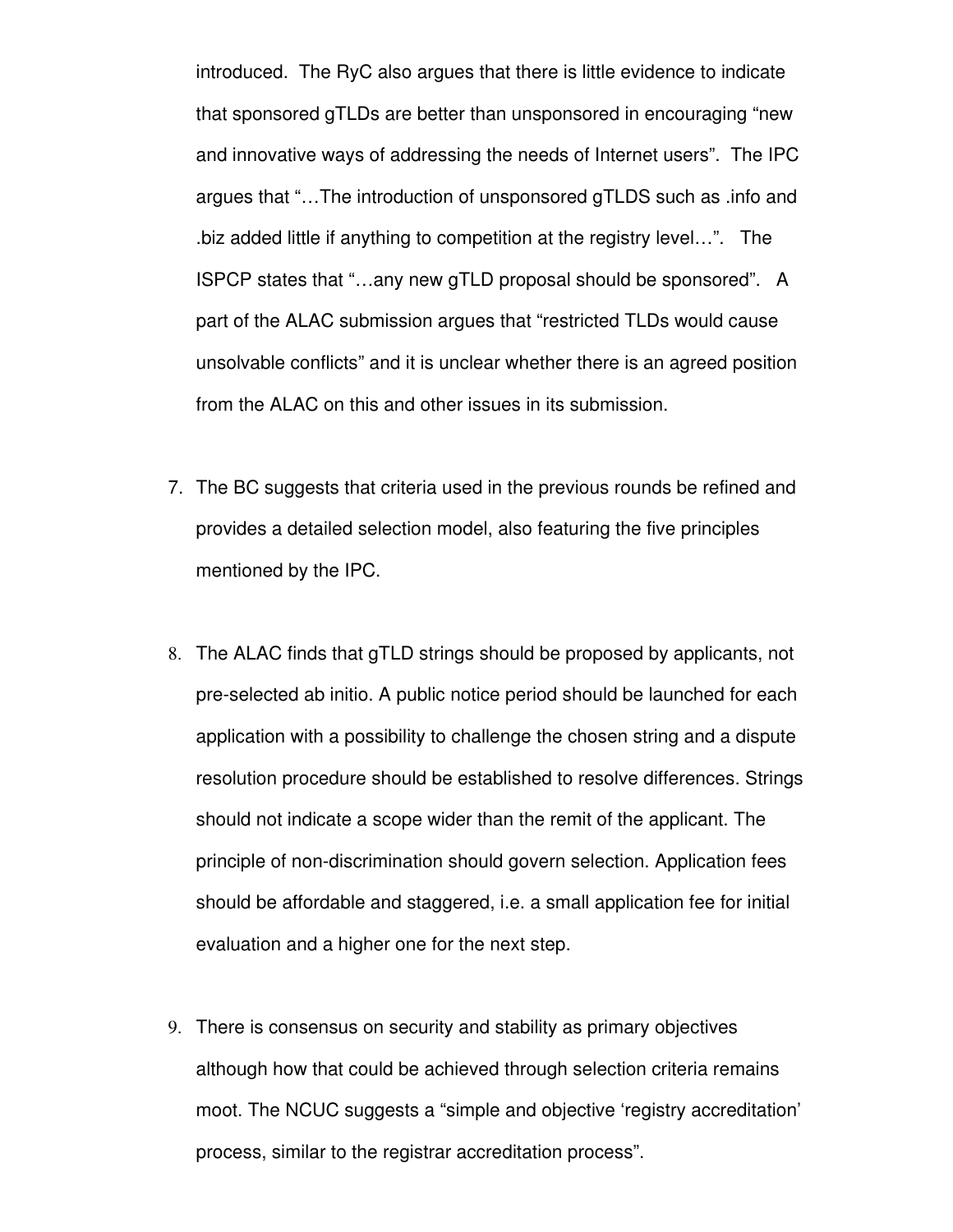- 10. Clarifications are required for certain other stated objective selection criteria. Notably, these include adding value to the name space and selection criteria that would support IDN architecture compatible with IETF standards.
- 11. To summarize, there is a need to seek further convergence on views on selection criteria. To develop selection criteria that meet the objectives and needs of a diverse user community requires prioritization along the following lines:
	- a. technical parameters: including, but not limited to, stability and security questions; operational stability for business operations; capacity to support IDN names and "clever engineering" that enables registries flexibility about how to provide registry services
	- b. sponsorship: whether to have sponsored gTLDs with strict registration requirements or open gTLDs with minimal such requirements
	- c. operational limits: ICANN's ability to process applications as part of normal business procedures

#### **C.3 Allocation Methods**

- 1. The Constituencies' views on allocation methods differ considerably, as further described below.
- 2. A starting point for some statements is that first-come first-served (FCFS) is a natural first choice as allocation method. This approach assumes that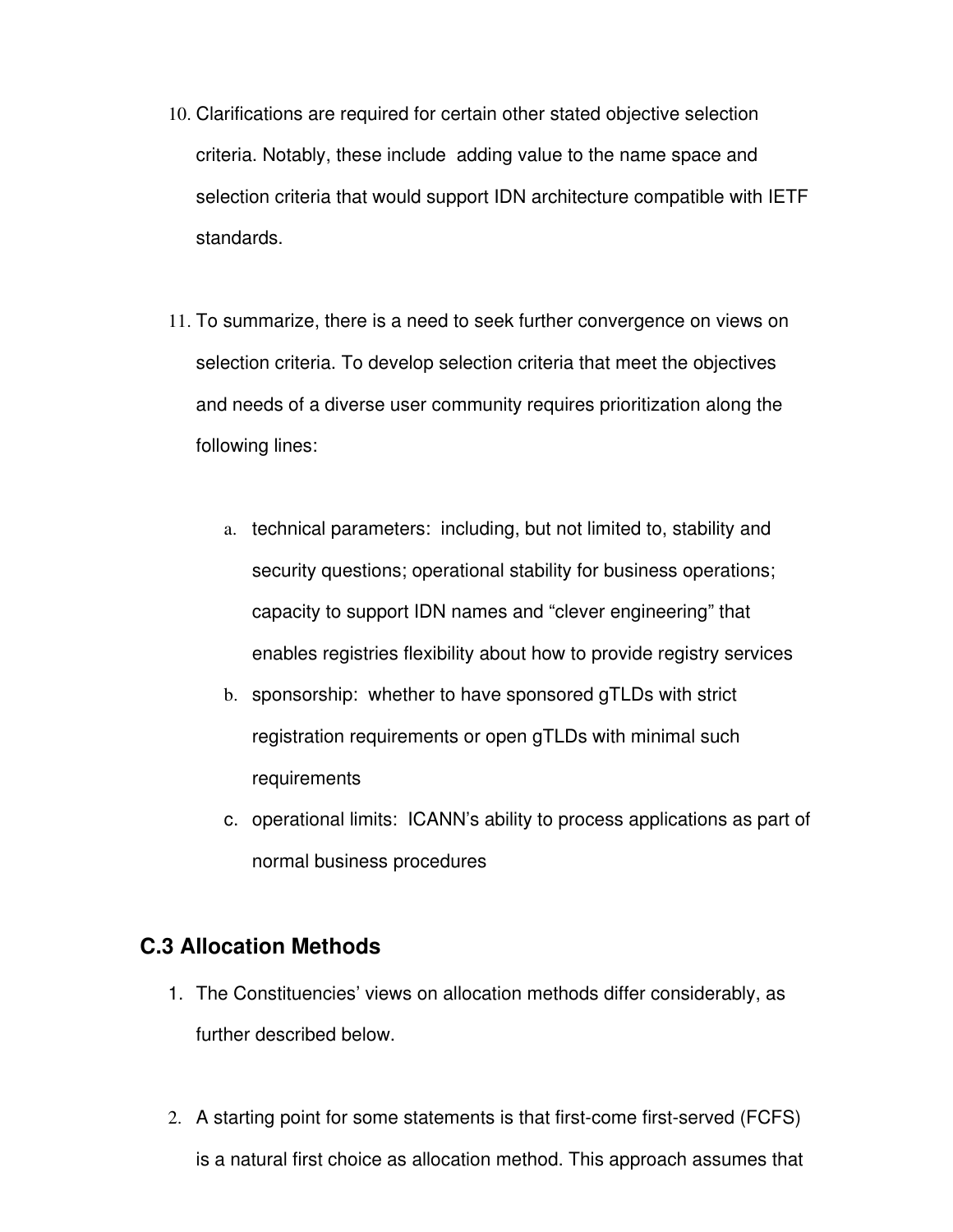there is sufficient processing capacity and domain name space available for new gTLDs and also assumes that other allocation methods are only necessary in situations where the number of applications is greater than the available slots or where there is more than one applicant for the same gTLD string (for example, as in the 2004 round where there were two applications for .tel). Logically, the viability of FCFS would primarily depend on the number of available slots for new gTLDs compared to the number of potential applicants. This relationship is perceived in different ways, with the IPC doubting the viability of FCFS on the basis of experience with "land rush" in domain name registrations, while, for example, some Registrars see FCFS as viable and regard other allocation methods as only needed for situations with string contention.

3. The comparative evaluation method, of which ICANN does have considerable experience, is the preferred method of the IPC, supported in this view by the ISPCP and by the BC draft statement. This preference, in turn, is associated with a preference for sponsored gTLDs, an approach that inherently calls for evaluation and judgment. The NCUC, however, finds that comparative evaluations have numerous disadvantages and are, by their nature, at odds with requirements for objectivity. The RyC emphasizes objectivity and predictability from the applicant's perspective as grounds to minimize the use of comparative evaluations. No statements elaborate on whether comparative evaluations (or elements thereof) should be undertaken by in-house staff or external parties. The 2000 round, the .net reassignment and the 2004 round could serve as examples of different approaches in this respect.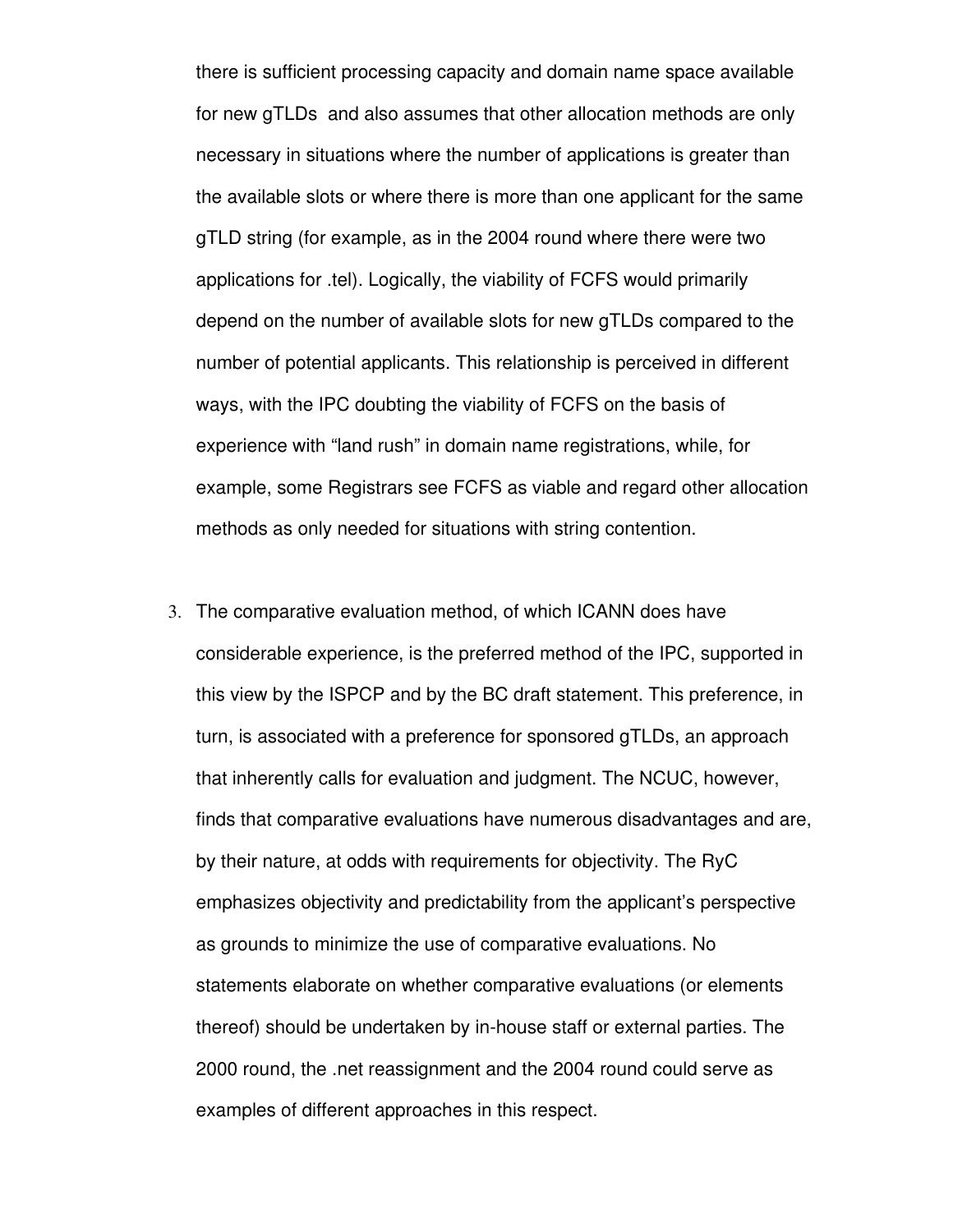- 4. The statements reflect mixed attitudes to auction models as a methodology for allocating new gTLDs. While most recognize that auctions fulfill objectivity requirements, the following drawbacks are put forward; auctions would skew the allocations to those with considerable financial resources; auctions introduce a potential for market distortions by dominant businesses; auctions risk to result in overbidding (similar to some UMTS auctions in Europe) with inefficient resource allocation as a consequence; "auctions lack inherent ability to add value in the public interest" and "auctions may lead to windfall profits for ICANN unrelated to the budget process". In connection to this it may be noted that an OECD report explicitly recommends using auctions as allocation method for new gTLDs.
- 5. Lotteries, or random selections to use an alternative term, are also seen to fulfill objectivity criteria and is one of NCUC's preferred solutions. There are also stated downsides to this method including dissatisfaction with leaving important choices to mere chance and the risk for a "secondary market" with undue profits for winners. It is also noted that lotteries are highly regulated and may not be a viable option from a legal point of view .
- 6. Ballots are mentioned to have superficial appeal as they are based on democratic principles, but doubts are raised as to how to establish an appropriate voting constituency.
- 7. Both the NCUC and the Registrars mention a tiered approach as a possible solution to the dilemma of choosing allocation methods. The NCUC proposes a combination of auctions for "commercial" applicants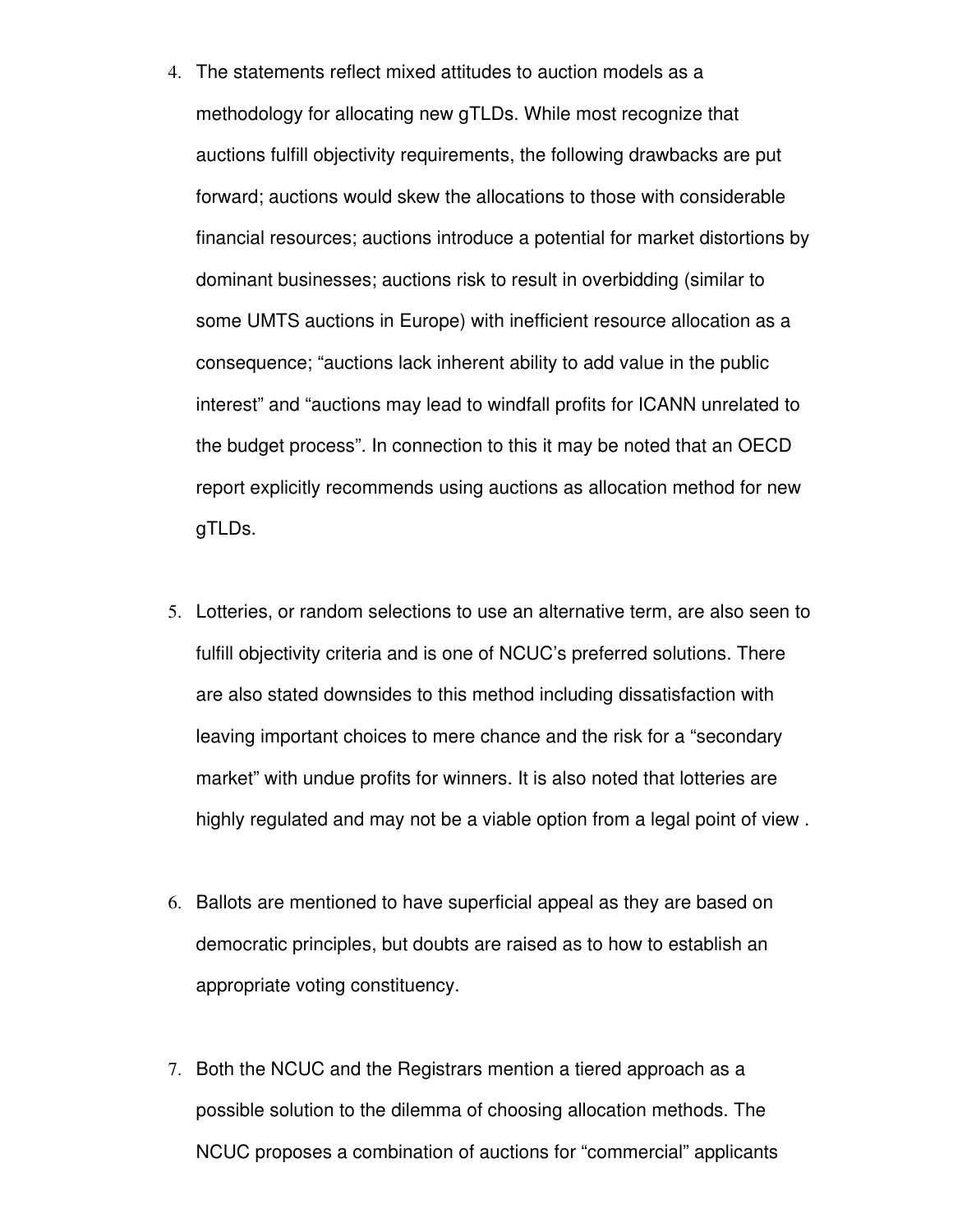and random selections for "noncommercial". The Registrars propose a mix of, for example, 4 auction slots, 4 random selection slots and 2 ballot slots per "round".

- 8. Closely associated with the discussion of allocation methods is the issue of whether to proceed in "rounds" with defined time slots for application, selection and allocation or to perform allocation as an ongoing process. For example, the RyC preference for FCFS is accompanied by a preference for an ongoing procedure, while the IPC preference for a comparative evaluation by nature is more akin to a "round" approach. The ALAC argues that ICANN "should accept and evaluate applications on their merits, against objective criteria, as soon as practicable given the natural constraints of ICANN's time, budget, and available personnel". ICANN's operational limits are seen as a factor in determining how many applications should be considered, how often and against which criteria.
- 9. Another aspect in this context, brought forward by the RyC, is a set of questions to ICANN on the capacity, procedure and timelines necessary for introduction of TLDs. The answers to these questions, however, are dependent on the procedure chosen and will probably call for a step by step analysis as views on a preferred procedure converge.
- 10. The RyC highlights the need for timeliness, objectivity and predictability in the allocation process. FCFS is the preferred allocation method and comparative evaluations should only be used to choose between applicants with confusingly similar gTLD strings.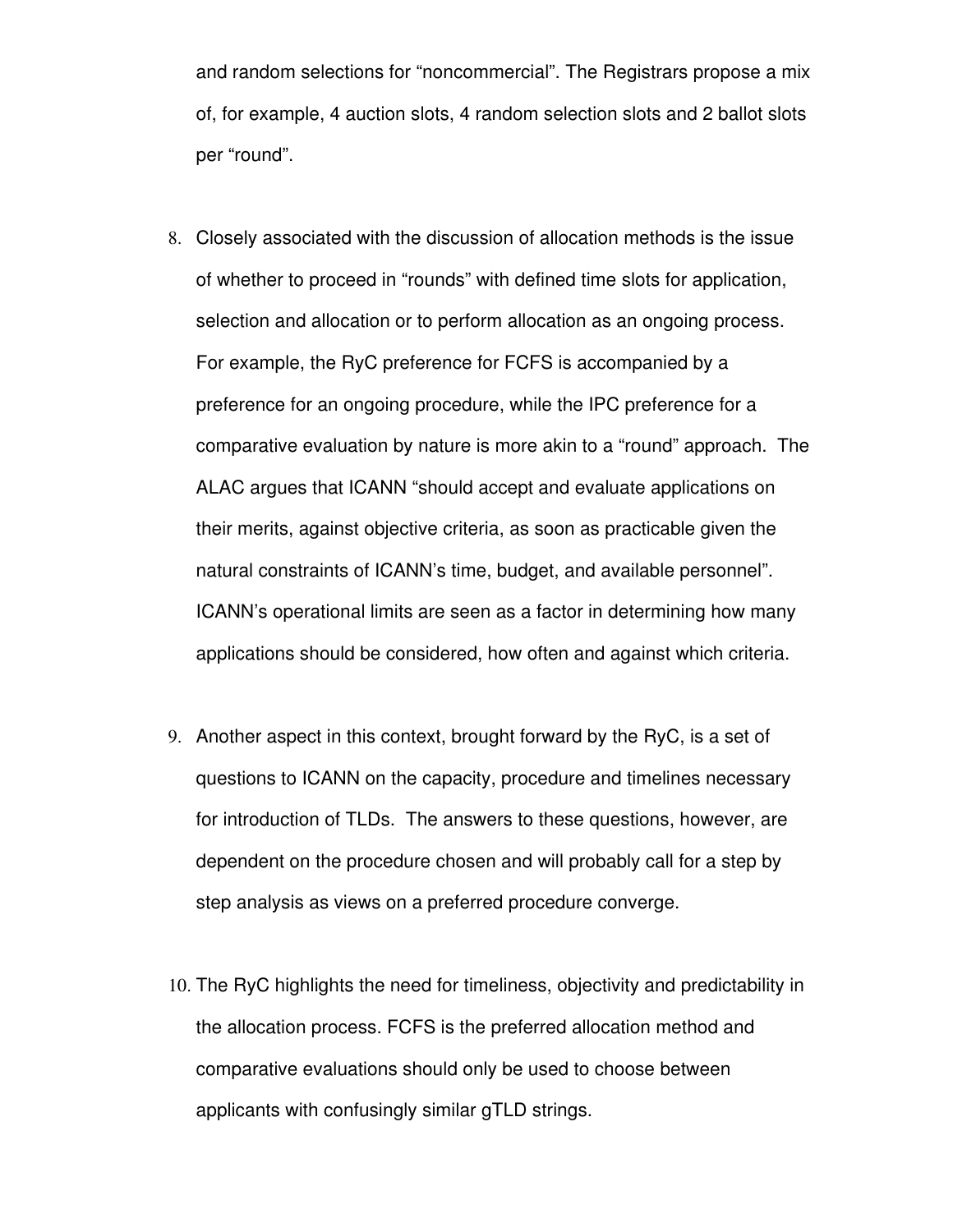- 11. The Registrars propose a combination of FCFS for allocation and auctions to resolve string contentions, alternatively a tiered system with auctions for some slots, ballots for some and random selection for some.
- 12. The IPC favors improved comparative evaluations to enable due consideration of the advantages and drawbacks of each proposal. FCFS is seen as unworkable in view of land rush experiences. The IPC doubts the usefulness of auctions, in view of risks for dominance, bias and overbidding, but a verdict would ultimately depend on the specific auction method. Lotteries are undesirable as a mere chance instrument and also for potential legal reasons. Ballots raise difficult questions on how to constitute an appropriate electorate. The IPC also states that "The ICANN Board should not abdicate its ultimate responsibility for gTLD allocation".
- 13.The ISPCP expresses a negative opinion on auctions as allocation method, based on risks for dominance and speculative overbidding like in some European UMTS auctions. The preferred method is not explicitly stated, but by inference it is taken to be comparative evaluations.
- 14. The NCUC rejects the comparative evaluation model as slow, politicized and unpredictable, as shown by experience. Lotteries and auctions are preferred, for non-discrimination, neutrality and objectivity. Auctions would be appropriate for commercial entities and lotteries for non-commercial.
- 15. The BC calls for a structured allocation method with assessment by a neutral and professional team, thus implicitly a comparative evaluation, to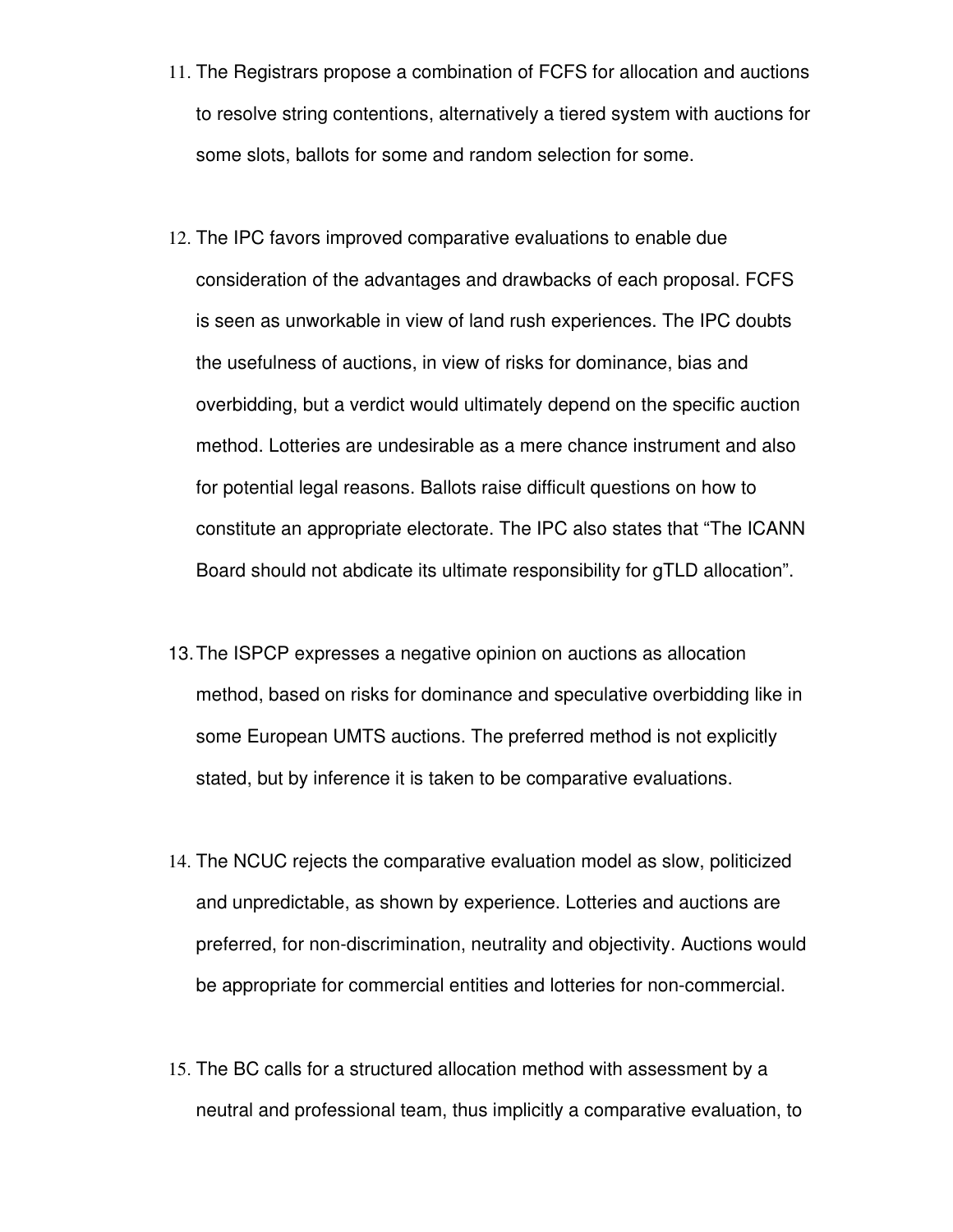be guided by experience from previous rounds. Auctions are not seen as a satisfactory allocation method.

16. The ALAC prefers FCFS and finds that auctions are in conflict with public interest goals and undesirable for allocation purposes in this context.

#### **C.4 Contractual Conditions**

- 1. There is agreement on several principles regarding contractual conditions for new registry agreements. In essence, this includes that terms and conditions should be published before the application process and, according to the NCUC submission, "a simple, template registry contract that is uniformly applicable to all registries". This view is in line with the RyC statement saying that "applicants should be provided the base contract in advance." The IPC "recommends policies to guide contractual criteria which are publicly available and go beyond the technical aspects of the DNS".
- 2. The IPC provides detailed commentary on policy compliance arguing that "self-regulation is not the complete answer" and that ICANN should "increase staffing and funding resources to its contractual compliance section in the event registries fail to meet their contractual obligations". Commentary in the ALAC statement argues that there should be closer attention to ICANN's Bylaws in developing explicit contractual conditions "including but not limited to those provisions concerning openness, transparency, procedures designed to ensure fairness, and independent review".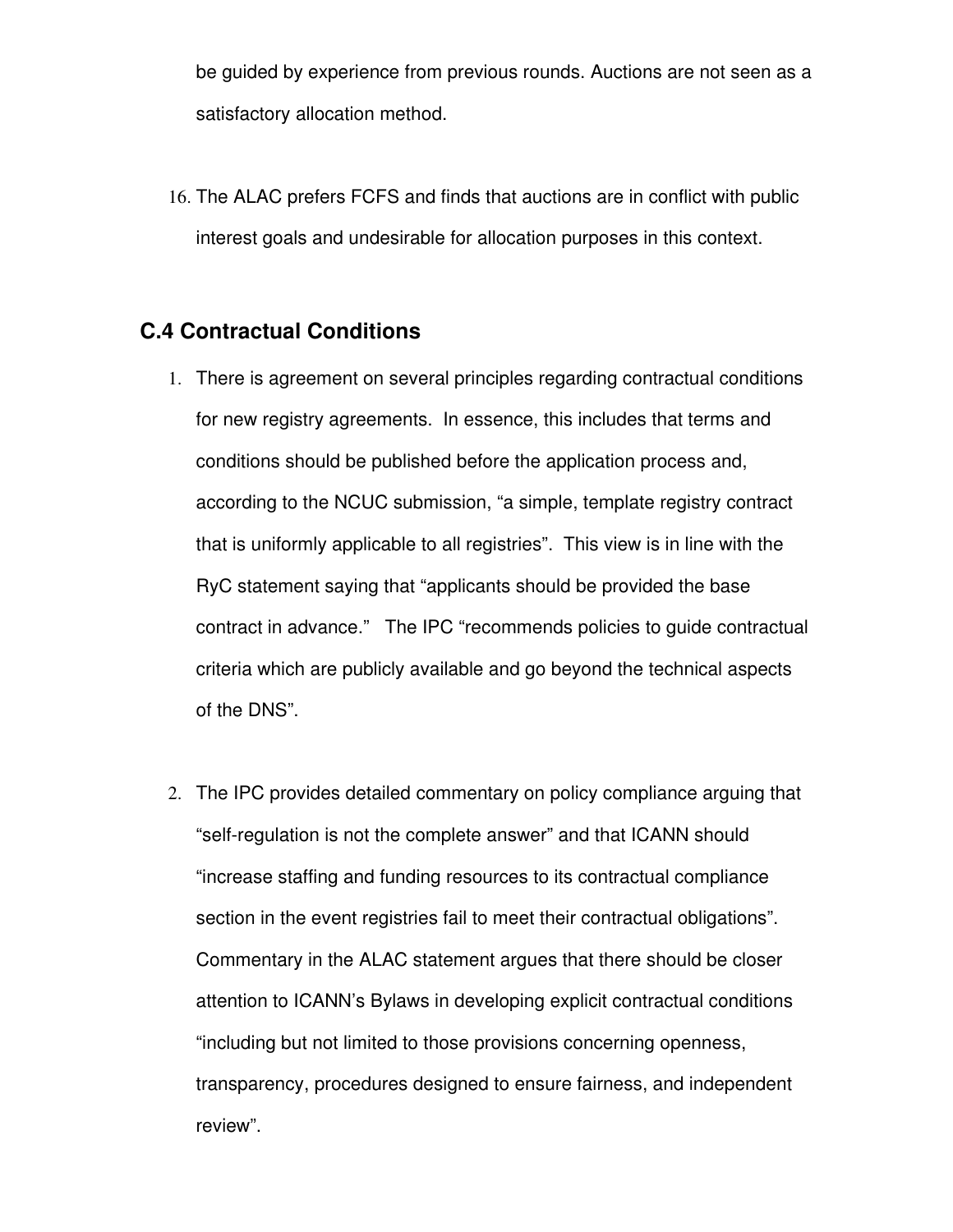- 3. One particular aspect introduced by the IPC is to bring a subset of the WIPO-2 Recommendations, notably protection of IGO names and abbreviations, into modified UDRP provisions. This relates to the issue area contractual conditions, but could possibly be allocated to a dedicated task force to finalize as a separate track.
- 4. The NCUC provides a summary of approaches to contractual conditions which says "…We believe that the GNSO should set general policy guiding the contracts . . .The addition of new TLDS should be predictable in timing and procedure, transparent and rule-driven".
- 5. The RyC argues that "the terms of the latest ICANN-Registry/Sponsor agreements that invoke the GNSO consensus policy recommendations of the process for the approval of registry services fill the void of previous ambiguities with regard to security and stability of registry services. There is minimal, if any, need to develop additional policies to guide the contractual criteria of registry services".
- 6. The BC calls for policy being developed regarding registry fees, for refinement of the public consultation for proposed contracts and for fair treatment of registries in proportion to their demands on ICANN resources.
- 7. The ALAC suggests introducing a binding reference to ICANN Bylaw provisions in all gTLD registry agreements with delegated policy-making.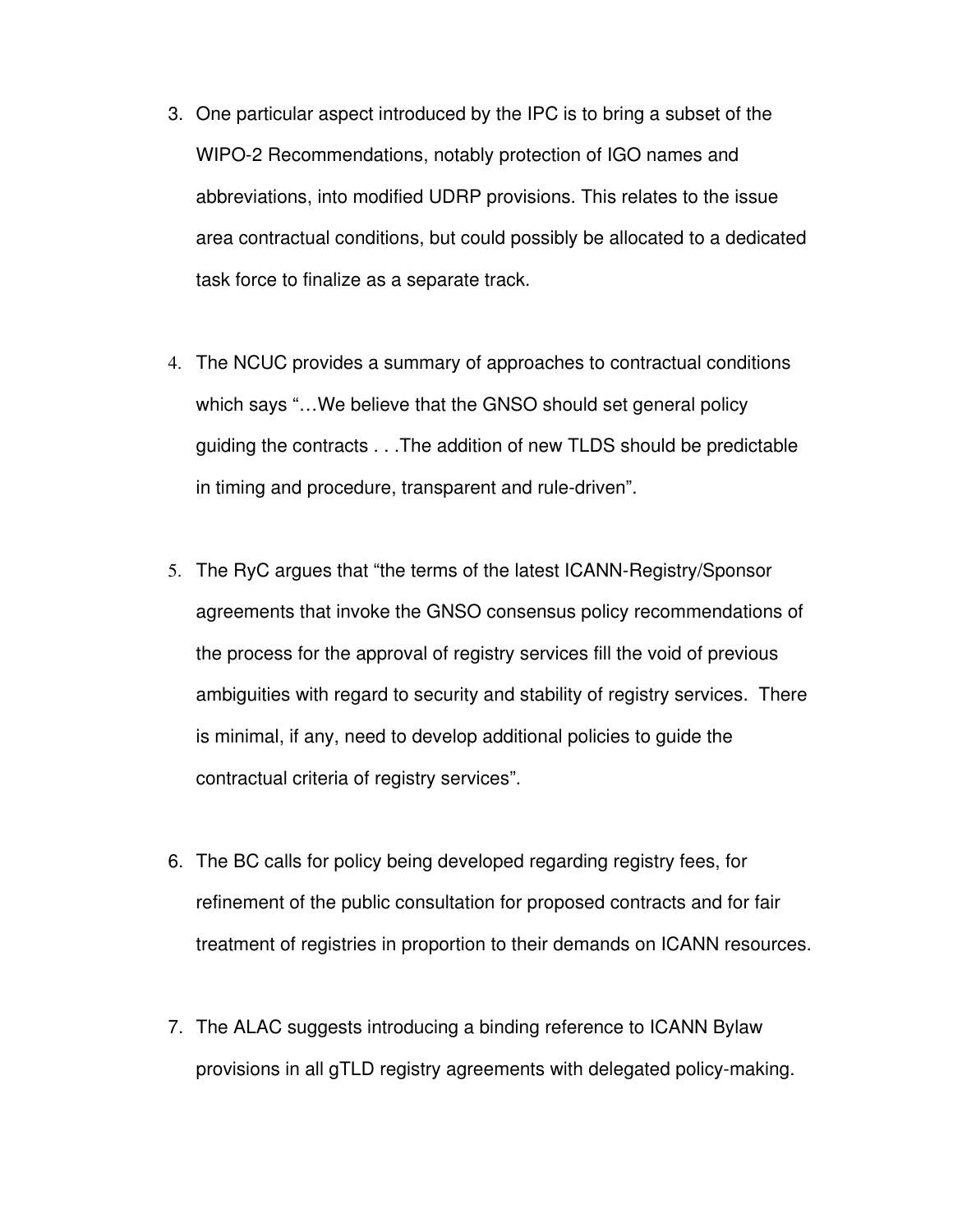8. In summary, there seems to be converging views calling for predictable and published standard contracts which conform to existing policy on the delivery of registry services. Further work is needed on specific contractual conditions relating to, for example, sponsored gTLDs (if that path is chosen) and for further measures to ensure contractual compliance.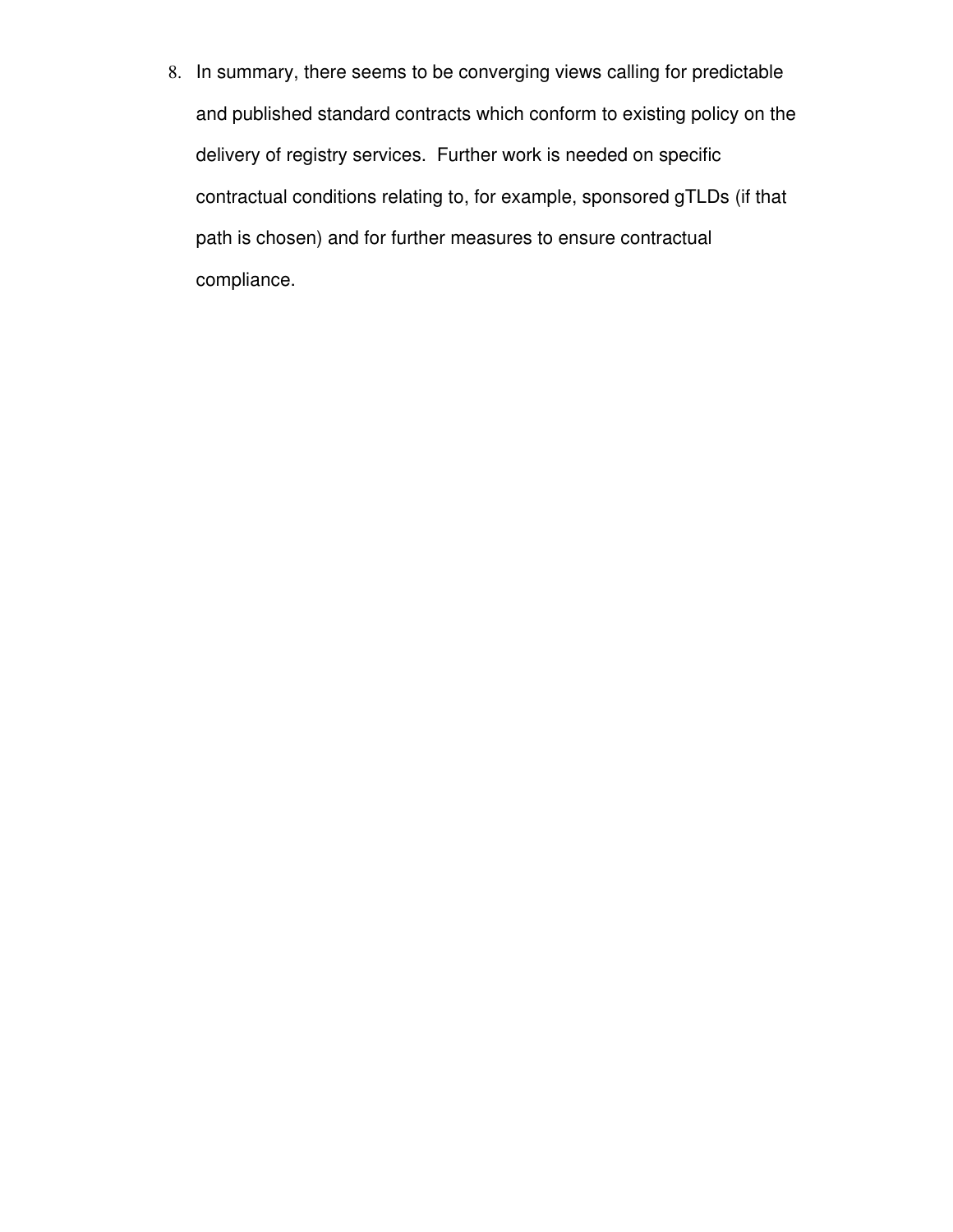### **D. Public Comments**

- 1. Public comments on the Terms of Reference for the PDP on introduction of new gTLDs were sought as required in the PDP procedures. The public comment period ended on 31 January 2006 and comments received are posted on the ICANN web site at http://forum.icann.org/lists/new-gtldspdp-comments/. An overview of public input received has also been posted on the GNSO web site at [http://gnso.icann.org/issues/new](http://gnso.icann.org/issues/new-gtlds/new-gtld-pdp-input.htm)gtlds/new-gtld-pdp-input.htm. This overview includes discussions on the General Assembly (GA) list posted at http://gnso.icann.org/mailinglists/archives/ga/ and entries on an ALAC wiki web page posted at [http://www.icannwiki.org/ALAC\\_on\\_New\\_TLDs.](http://www.icannwiki.org/ALAC_on_New_TLDs) The public comments and discussions on the GA list are covered in this section, while the ALAC statements are summarized in the previous section, Constituency Statements, as the ALAC is an observer in the GNSO.
- 2. The following sections analyze the public comments received as projected onto each issue area of the Terms of Reference.
- 3. Additional public comments will be sought on the Initial Report.

#### **D.1 Whether to introduce new gTLDs**

1. The public comments generally support the initiative to introduce new TLDs. Of the seven public comments that appeared to directly or implicitly address the question of whether to introduce new gTLDs, five favoured the introduction, while two said the need was not sufficiently strong.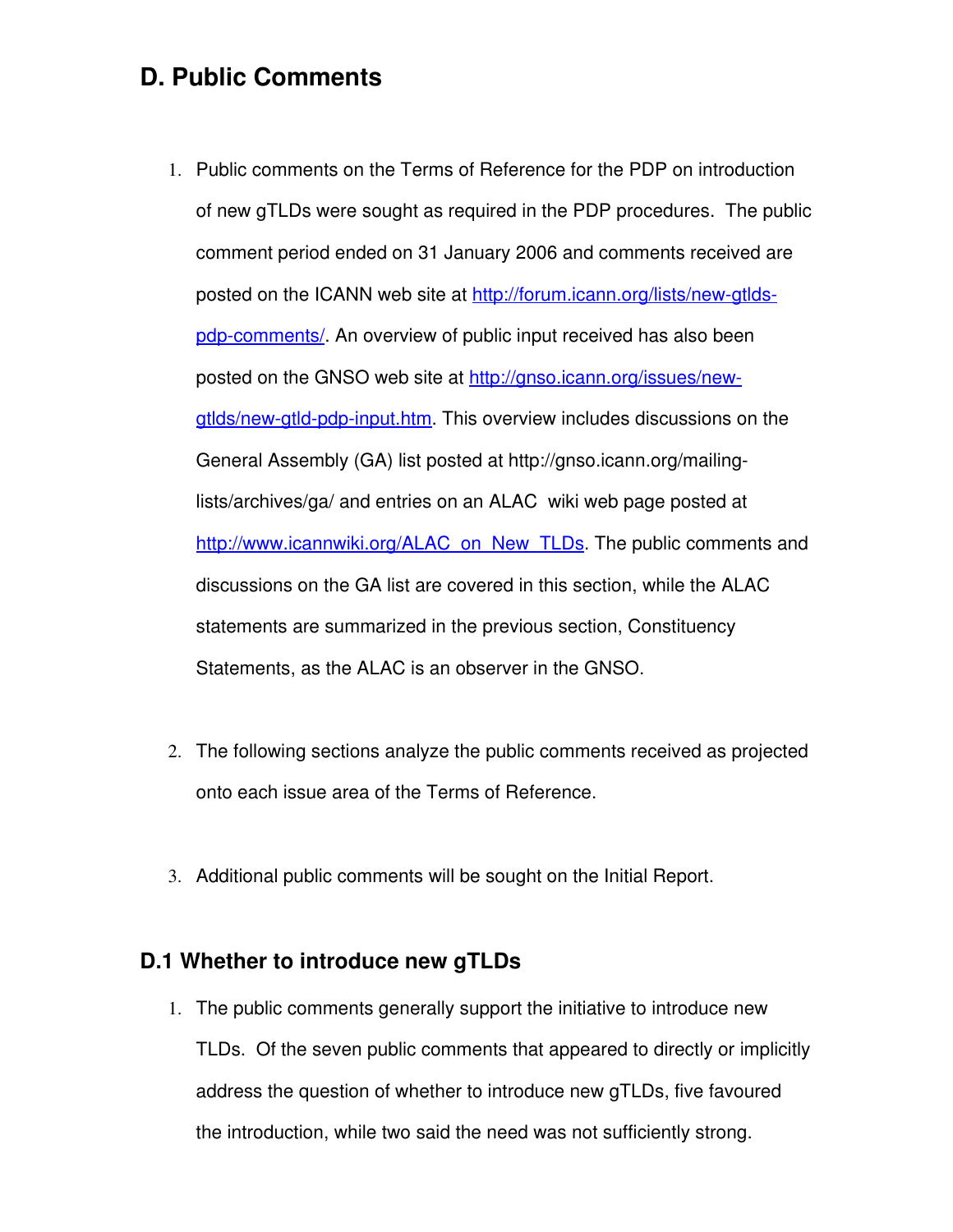Comments by Matthias Jungbauer, Jeff Williams, Chris McElroy, Danny Younger, Elmar Knipp and Thomas Lowenhaupt expressed varying degrees of support for the introduction of new gTLDs.

- 2. George Kirikos, on the other hand, said the need for new gTLDs is not yet evident, and the current gTLDs could not be characterized as 'full'. He criticized the previous introduction of "hobbyist" gTLDs and proposed that actual use of the existing gTLDs (as opposed to 'parked' names) be measured to indicate how necessary new gTLDs really are. George Kirikos also proposed a system of allocation he called the 'Ascension Allocation Method'.
- 3. Paul Tattersfield also opposed the immediate introduction of new gTLDs, arguing that introducing new gTLDs "could actually decrease competition by reinforcing .com's dominance".
- 4. Danny Younger, summarizing discussions on the GA list from 5 31 December 2005, pointed to interest in establishing new gTLDs amongst various communities, institutions and groups. He said the artificial limitation of new gTLDs has limited the opportunities of small business, non-profits and individuals and entrenched the "dominant corporate" players". From this point of view, new gTLDs are necessary to increase opportunities for different types of player.
- 5. Thomas Lowenhaupt said it was important for cities that these geographic entities be recognized by the DNS. New gTLDs – presumably those using geographic terms such as city names – would, he said, strengthen local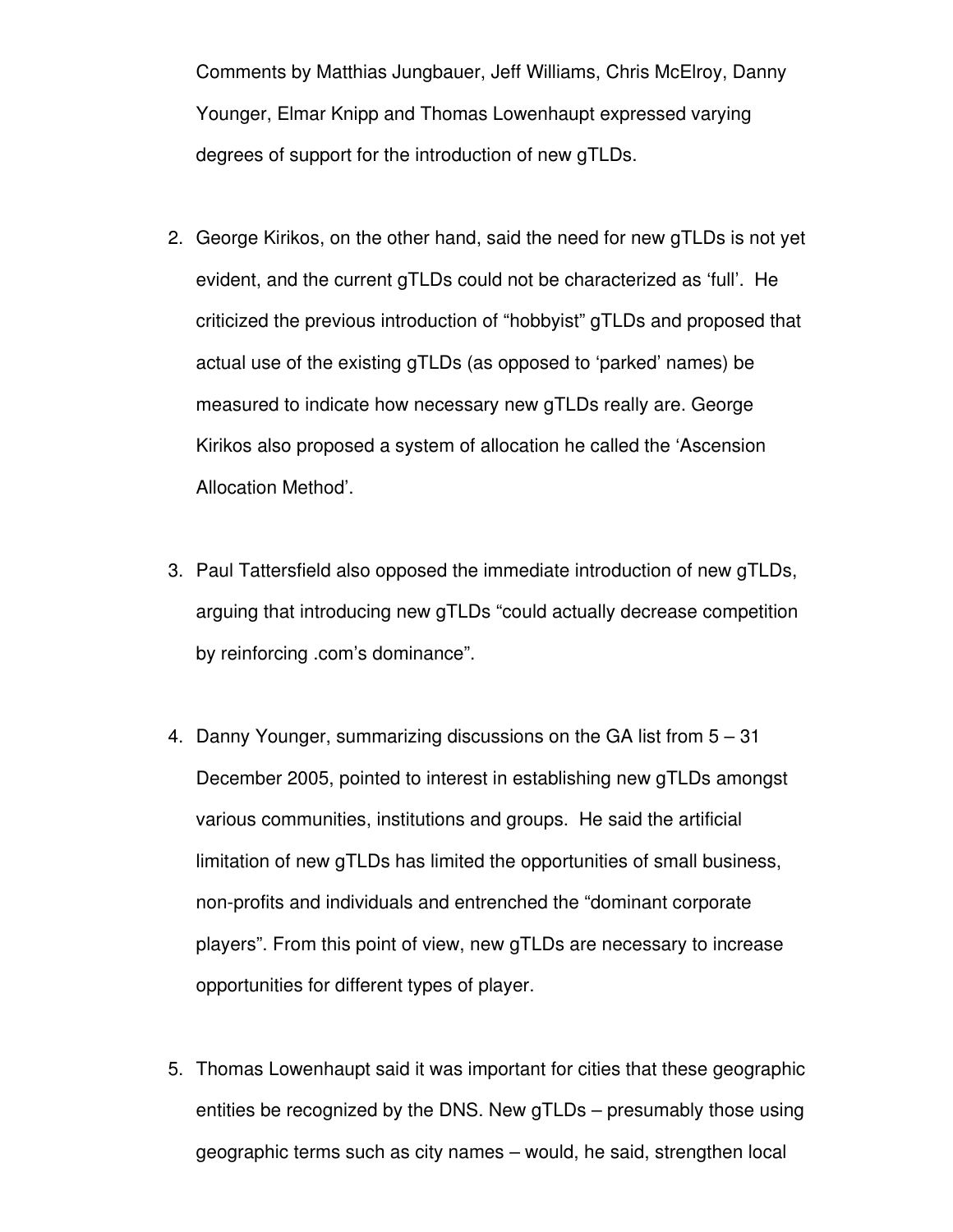economies, create a sense of community, improve safety and give better access to local Internet resources.

6. Other commenters favouring the introduction of new gTLDs said new gTLDs would support database development, and that Internet users are capable of adapting to and determining the value of new gTLDs.

#### **D.2 Selection Criteria**

- 1. The public comments received address, in different ways, the selection criteria which could be used in any new round of gTLD applications. GA list commentator Danny Younger indicates that the group had to prioritize its input and focused on "objectionable" criteria which should be removed from consideration. The GA List illustrated views that showed "…it's probably safe to say that most list participants favored an approach that limits criteria only to the technical ability to run a TLD (as the overall broad sentiment with a few exceptions seemed to support the 'let-the-marketdecide principle')". This view mapped quite closely arguments in some Constituency Statements.
- 2. The GA List also contains commentary that disagreed with the Constituencies that propose to only introduce sponsored gTLDs . The GA List touches on alternative root concerns and domain name collisions which could also be characterized as discussions about confusingly similar domains.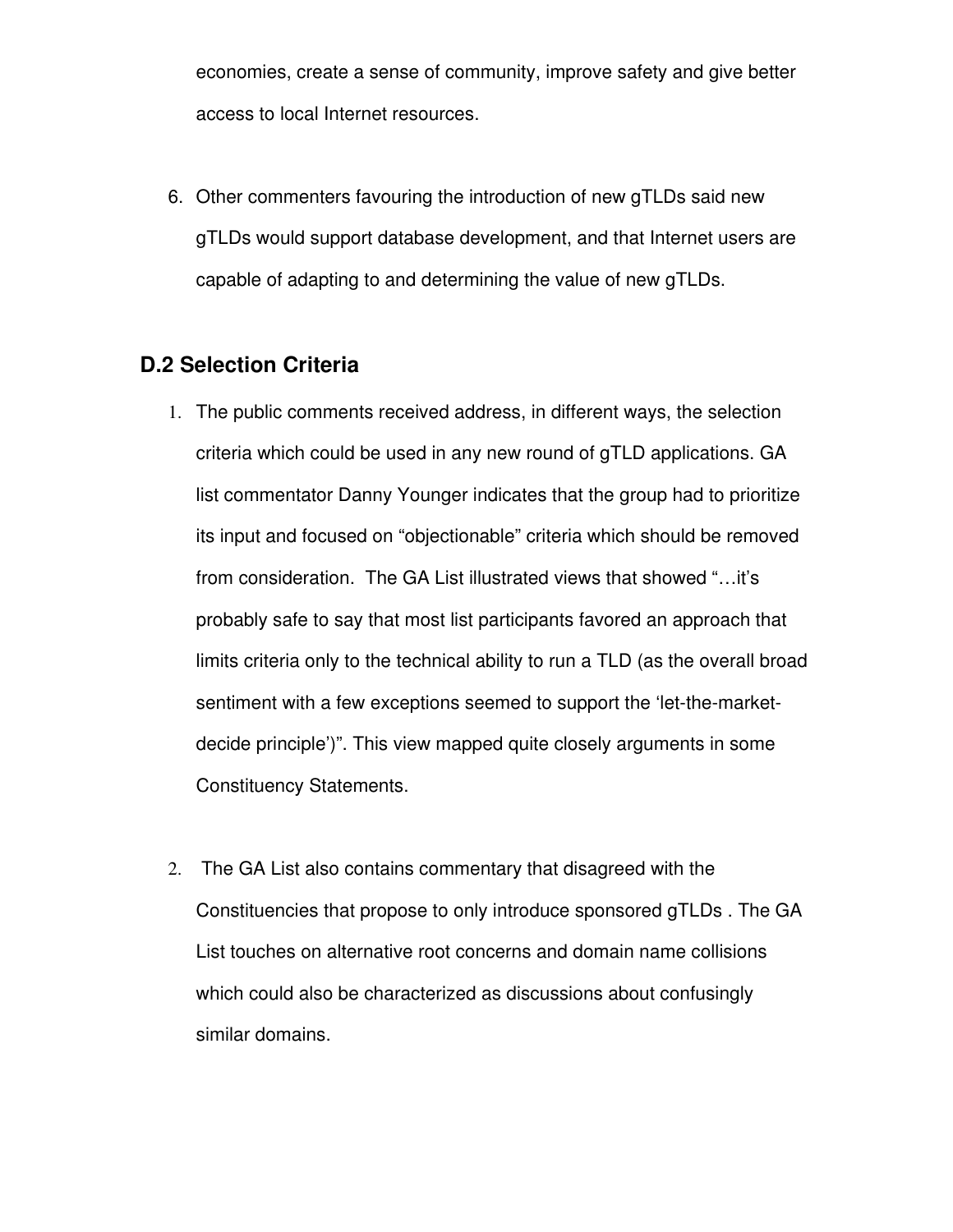#### **D.3 Allocation Methods**

- 1. Amongst the commenters who explicitly considered allocation methods, most appeared to oppose the use of auctions as an allocation method.
- 2. Danny Younger submitted a summary of excerpts from the GA list discussion on allocation methods, following a week-long discussion of this section of the draft Terms of Reference. He found that "none of the allocation methods reviewed by the group garnered any real measure of support, although each had its own advocates".
- 3. On the whole, participants in the GA list opposed the use of auctions. The arguments against auctions were that auctions – particularly auctions of strings - may tend to concentrate control, that organizations with greater financial resources could outbid organizations which have shown previous interest in a TLD (e.g. .web), and that the highest bidder is not necessarily the best organization to run a TLD. The GA list commenters appeared to explicitly favour a free-market approach to allocation, but felt that auctions would not deliver the most competitive results.
- 4. Elmar Knipp argued that comparative evaluations should be used as in an auction situation 'startups with fresh ideas would have much lower chances'.
- 5. As mentioned in section D.1 above, George Kirikos proposed a somewhat elaborate allocation method called the Ascension Allocation Method. This method invoked the Coase Theorem, but the rather complex series of string and trademark claims and renunciations required by the method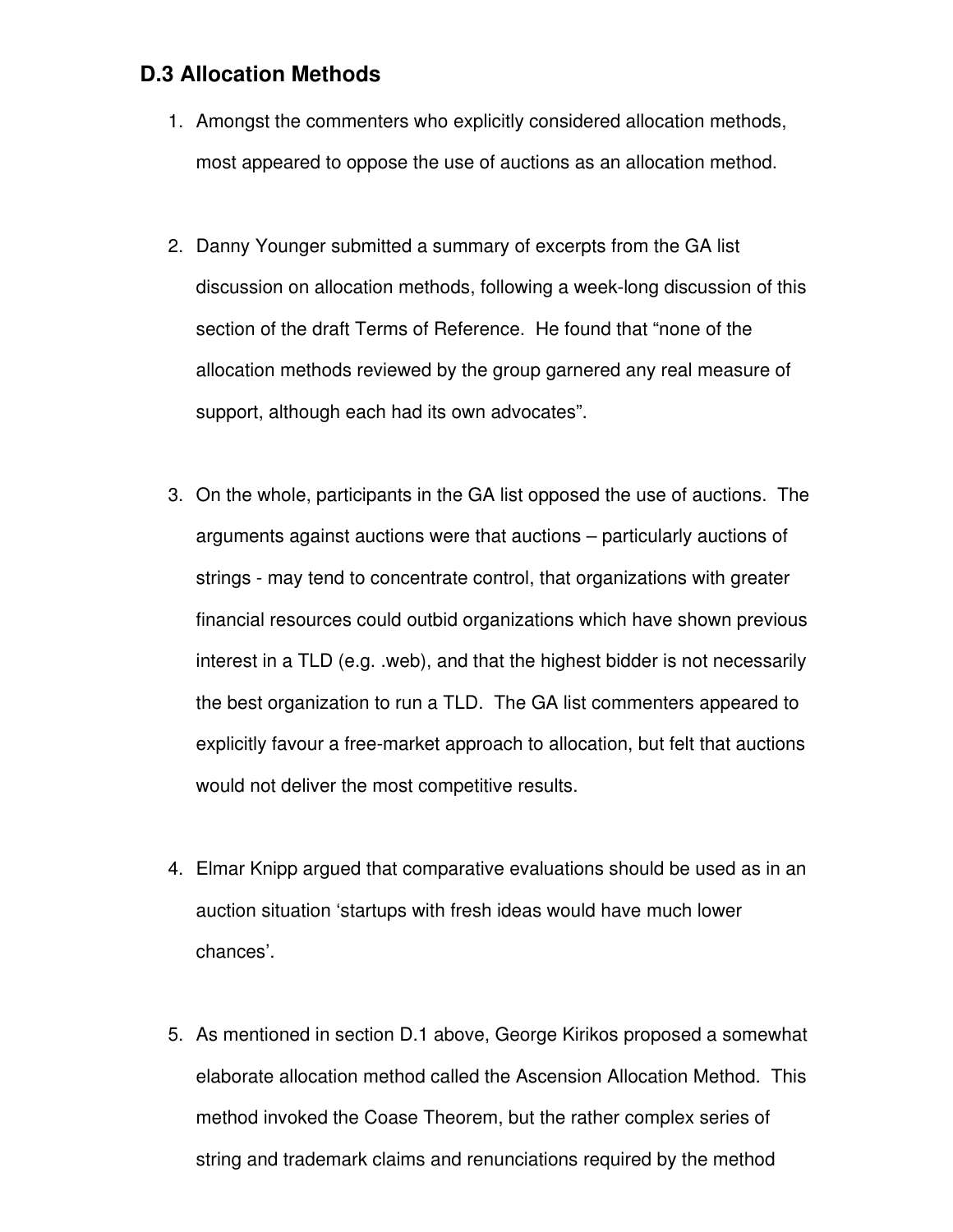appear likely to increase transaction costs overall. This method did not receive broad support from other commenters.

#### **D.4 Contractual Conditions**

- 1. Submissions from the public comment process also address contractual conditions in some detail. Jeff Williams' submission accorded with that of the ALAC and NCUC in arguing that there should not be "…rounds for applying for new TLDs."
- 2. Like the RyC and NCUC, public comments advocate the use of "thin" contracts and that there could be some improvements made to ICANN's registry agreement compliance program.
- 3. Some public comments were diametrically opposed to the position set out by the IPC and rejected intellectual property owners "priority rights with respect to generic words, and participants further expressed their ongoing dissatisfaction with ICANN's failure to establish a compliance program". In essence, public commentators wanted to facilitate freer market choice in the selection of new gTLDs; wanted limited selection criteria and simplified contractual arrangements.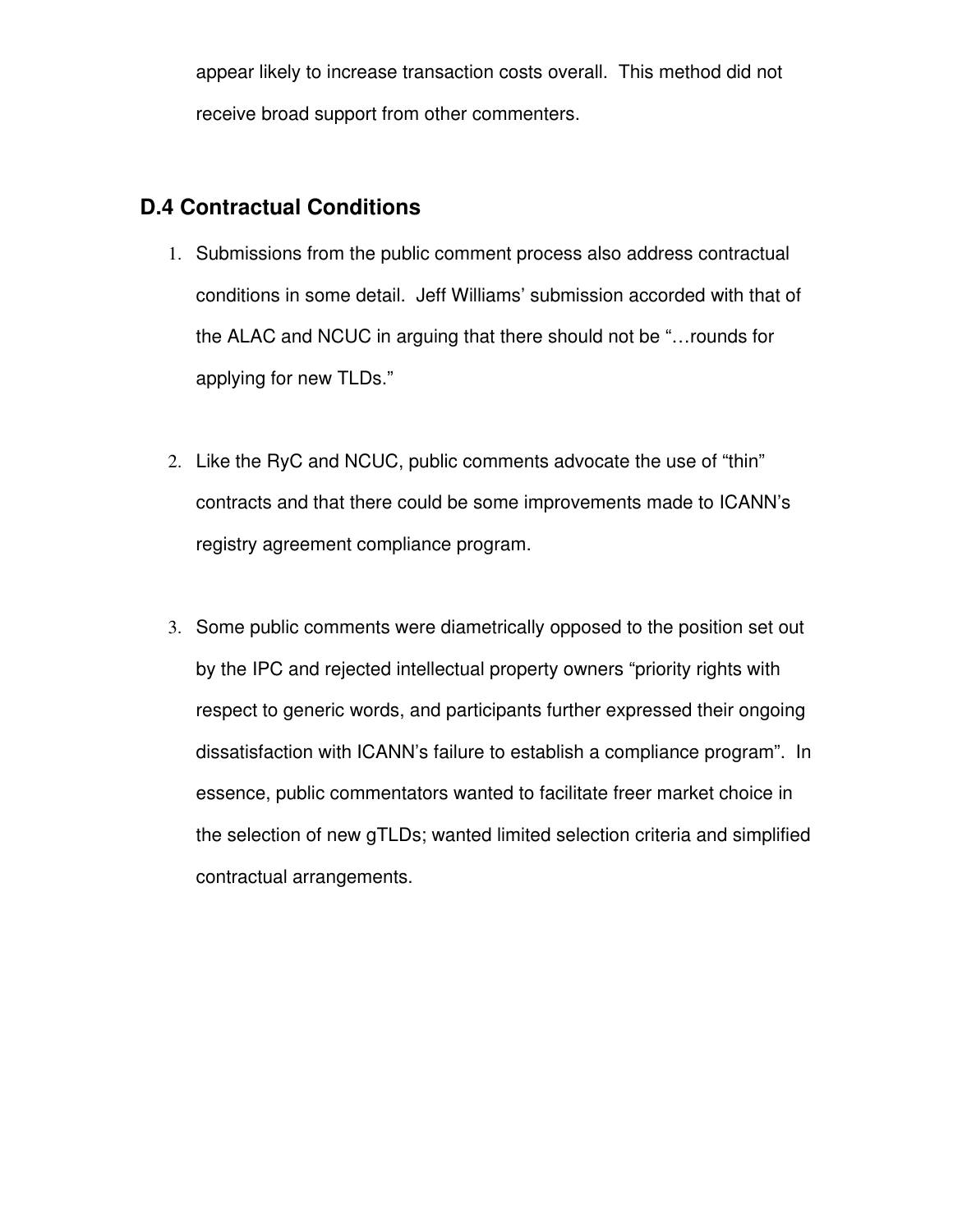#### **E. Submissions on Call for Papers**

1. In total, 11 submissions have been received in response to the Call for Papers. These submissions are summarized below in relation to the issue areas. The full texts of all submissions are available at http://gnso.icann.org/issues/new-gtlds/new-gtld-pdp-input.htm .

#### **E.1 Whether to introduce new gTLDs**

- 1. John Levine, Paul Hoffman (et al) advocate an annual release of 50 new gTLDs at once, stating that such timing wouldn't give any applicant an advantage over the others except in the inherent semantics of the chosen string. They also claim that technical qualification could be handled separately, in line with other proposals calling for a separate registry technical operator accreditation scheme.
- 2. Dirk Krischenowski ( .berlin) sees a multitude of reasons to introduce new gTLDs. These include views also found in other contributions, including avoidance of alternative root scenarios; to diversify ICANN's funding base and to promote local development (which maps to some public comments received). In addition, new gTLDs would increase diversity and choice with decreasing speculative pressure as a possible consequence. Finally, Krischenowski states that there is explicit demand from the community, claims that there is no risk for a land rush for new gTLDs and does not see a need for a limit on the total number of gTLDs, unlike the IPC community who foresees exactly the opposite scenario.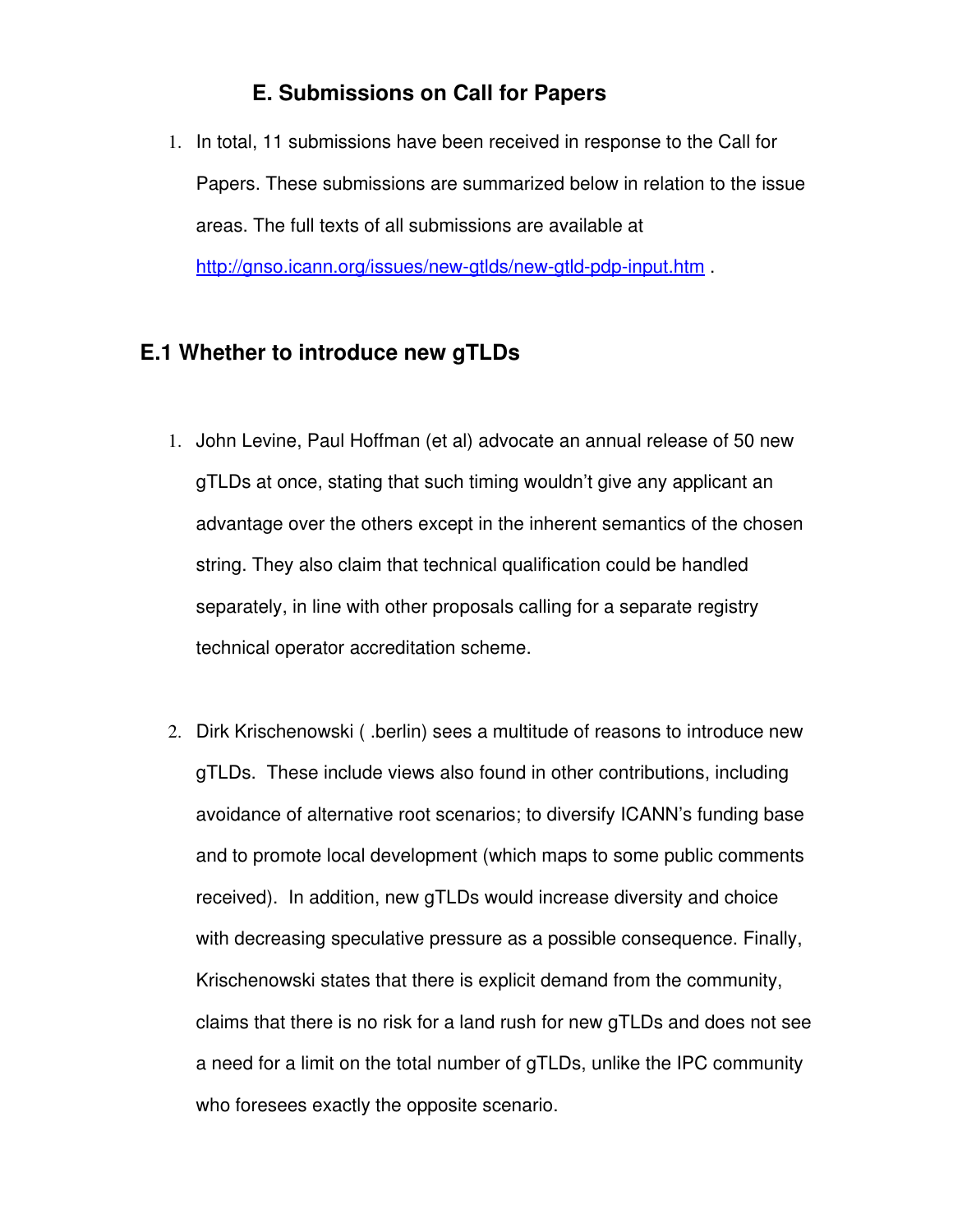- 3. Angela Stanton supports introducing new gTLDs and proposes to redesign the gTLD structure in line with the original taxonomic purpose as a directory. This would call for introducing constraints in registrations for currently unrestricted gTLD but would substantially reduce the need for defensive registrations and enable using the same domain name strings for different registrants in different gTLDs.
- 4. Rahul Goel and Ashutosh Meta support a measured introduction of new gTLDs with increased user choice as their main rationale. To further increase choice for users in less developed countries, they advocate that a company with an existing domain in one gTLD should not be allowed to register in any other gTLD, an approach somewhat similar to Stanton's above .
- 5. Hedd Gwynfor (DotCym) supports the introduction of new gTLDs and advocates that priority should be given to sponsored TLDs for cultural purposes. DotCym is an organization interested in establishing a gTLD for Welsh cultural and language interests. Gwynfor refers to the .cat gTLD as "a significant step toward the allocation of sponsored TLDs for single language communities…and is a precedent to which other minority or stateless language based groups can now aspire…".
- 6. K Bhonsle argues for a limited introduction of new gTLDs with a particular focus on previously deprived users and applications catering to basic needs in a primarily agricultural environment.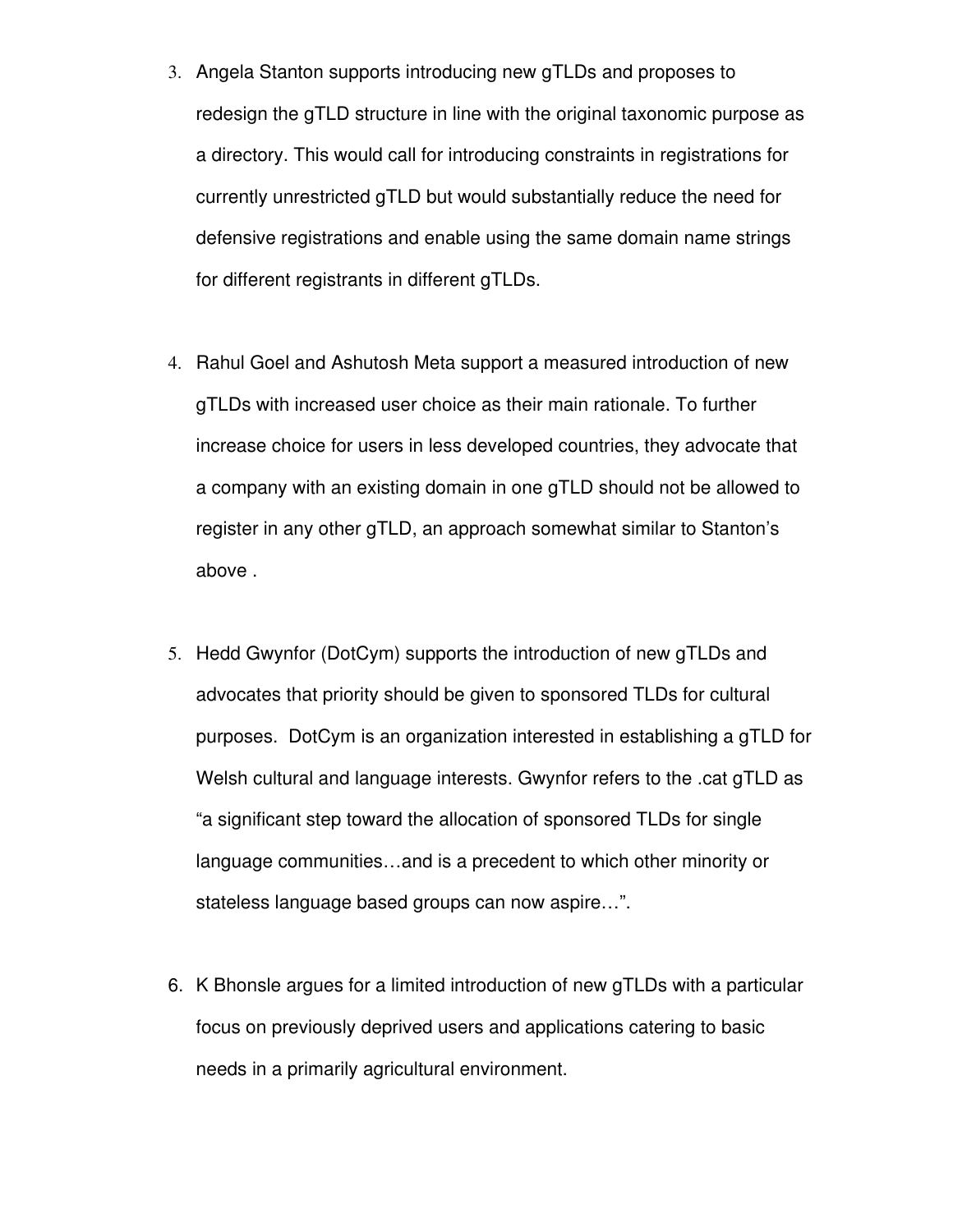- 7. Peter Gerrand is in favor of introducing new sponsored gTLDs and finds reasons to revert to the originally intended structuring of the domain name space with distinctive, defined purposes for each gTLD.
- 8. Danny Younger makes an analogy between the DNS and the "zoning" of city areas. The ICANN Board is seen as the equivalent to a zoning board of such a city. Furthering the analogy, Younger claims that as the need for new zones inevitably appears, zoning is necessarily done in a measured manner after considerable consultation and experiences should be drawn from successful zoning management in the physical world. He also acknowledges that experimentation in zoning is a necessary aspect when applying this model to the DNS. ICANN's primary responsibility to act in the public interest should be focused towards the public at-large rather than towards separate communities or organizations. Inspiration for future zoning could well be drawn from ICANN's Strategic Planning Issues Paper. Younger also makes reference to a paper by Stewart & Gil-Equi on application of the Public Trust Doctrine to Internet resources, implying the obligation to preserve resources that are crucial for intergenerational equity.
- 9. CORE supports the introduction of new gTLDs for similar reason to other submissions including counteracting the proliferation of alternative roots; ensuring that .com doesn't become the de-facto or "virtual" root and promoting innovation and creative new paradigms. The CORE submission also advises to use the lessons learned from earlier rounds of new gTLD introductions.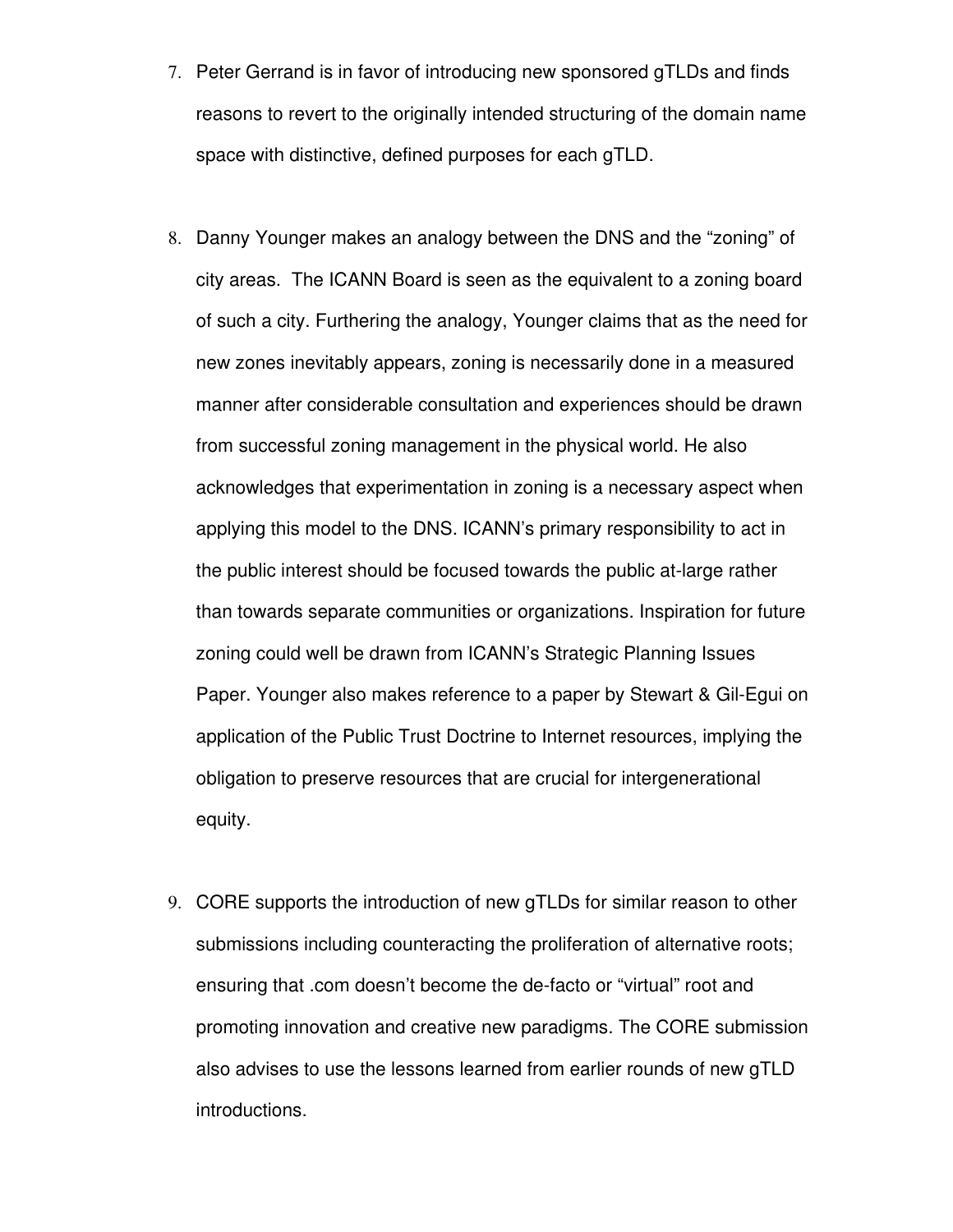- 10. Ross Rader & Elliot Noss (TUCOWS) support the introduction of new gTLDs and propose a new distinction between chartered and unchartered gTLDs to replace current distinctions. They foresee migration of existing gTLDs to new categories. They provide a detailed proposal for a process covering the phases of a new gTLD from application to renewal of a registry agreement.
- 11. Bret Fausett supports the introduction of new gTLDs as an ongoing process with a taxonomy determined by market forces. The rationales for his stance include the desirability to increase registry-level competition, to cater for the needs of prospective registrants, to enable the evolution of the Internet and to better provide for underserved markets. An array of suggested principles is provided to guide various aspects of the introduction.

#### **E2 Selection criteria**

1. Levine & Hoffman explicitly recommend avoiding string exclusivity and allowing parallel strings that are essentially synonymous, like .tooth and .teeth. They also state that a directory approach is bound for failure, especially as search engines are the preferred way of approaching the Internet for a chosen topic, rather than looking up by TLD. A few more unrestricted gTLDs would be welcome and also some certified gTLD for particular purposes, where certification matters (similar to .edu). Creativity in usefulness should be the objective. This approach can be seen as a mix between the IPC proposals and those of the NCUC.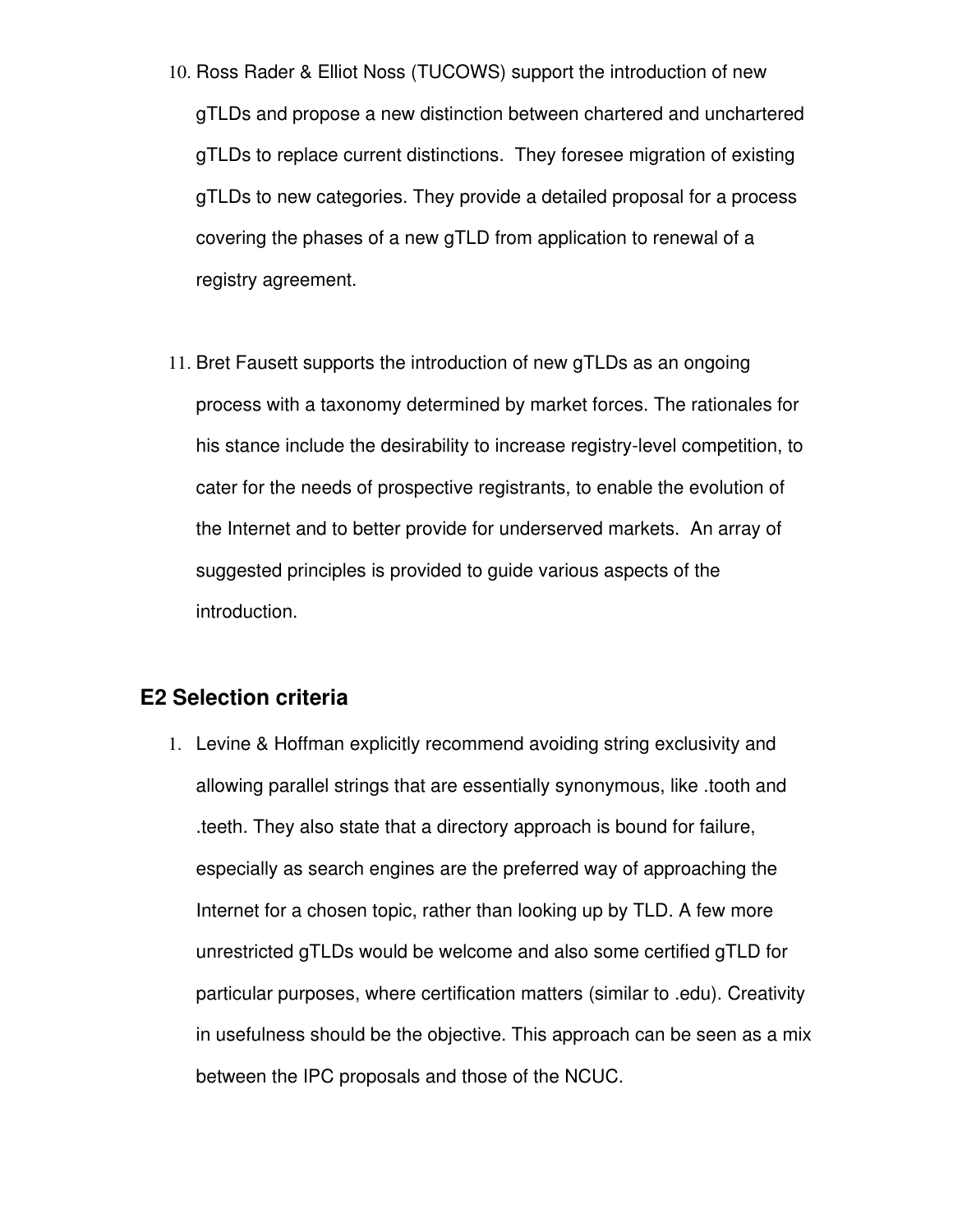- 2. Krischenowski supports the selection criteria used in previous rounds and suggests adding supporting criteria like positive recognition by government, potential to foster economic development, potential to promote technical development and socially desirable effects (for example, SME promotion, education and support of local culture). Support of local culture is also recommended by Gwynfor above.
- 3. Goel & Meta put an emphasis on selection criteria and other aspects that would support less developed countries; differentiated registration fees, country-wise assignment of IP addresses and geographic redistribution of the root servers. This view is in direct contrast with to the RyC claim that there is little evidence to support preferential criteria for new gTLDs without "research that supports their claim including the research methodology supplied". The NCUC's view is that "…the best way to do this [expand the use of domain names] is to make ICANN's selection criteria as simple, predictable and content-neutral as possible. Such a politics-free environment would make it much easier for innovators, from whatever locations, social origins or economic status, to propose and implement new ideas".
- 4. Gwynfor claims that the ISO 639-2 three letter codes for languages should be reserved for future gTLDs for the respective languages.
- 5. Gerrand recommends that more emphasis be put on the integrity with which the sponsored gTLDs enforce their eligibility condition (this comment is equally valid for E.4 Contractual conditions) and lists suitable selection criteria. As to the gTLD strings, he suggests reviewing the policy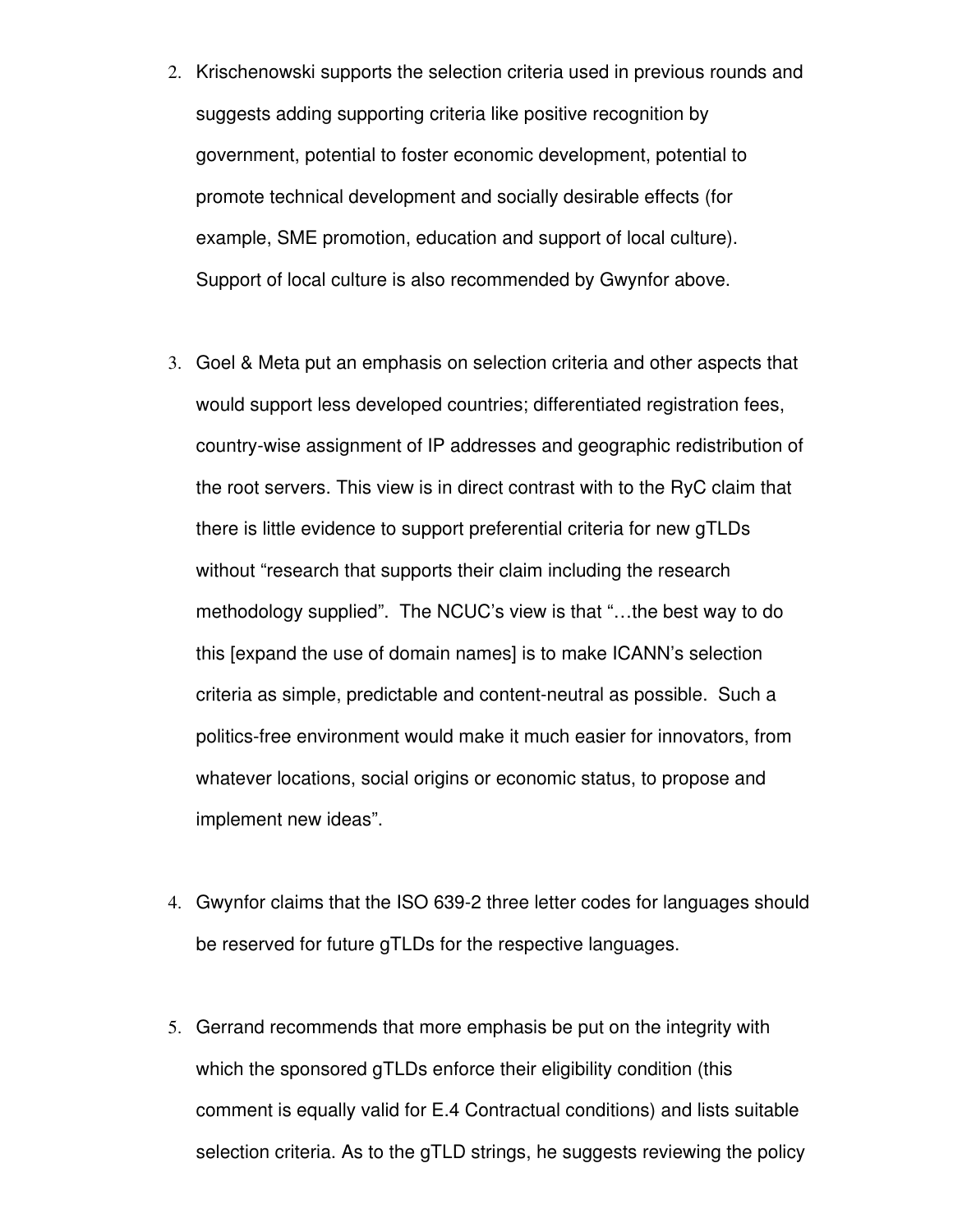on ISO 3166-A3 three letter country codes which are currently reserved from being used as gTLD strings and enable the use of ISO 639-3 three letter language codes for future gTLDs.

- 6. Younger sees a development where new gTLD applications are viewed on a case-by-case basis, only being deemed acceptable when the rationale for each proposed gTLD becomes self-evident.
- 7. CORE illustrates its reasoning with four hypothetical gTLDs for specific applications and with clearly defined gTLD communities. The applicant would need to be representative of this community as an obvious criterion. As the examples go, the presence of a sizeable community is a criterion that demands case-by-case analysis, price per registration is irrelevant as a criterion while productive use of the DNS at the top-level is most relevant. Inherent security requirements in a particular gTLD application may modify the desired score for other plausible selection criteria. In short, the examples are sponsored gTLDs calling for case-by-case judgments.
- 8. Rader & Noss introduce a distinction between "Delegant", coordinating the activities of a gTLD and "Registry Service Provider", taking care of the technical operation of the gTLD. This idea would mean that the Delegant applies for the gTLD and, if approved, can have it operated by an accredited Registry Service Provider of his choice. This would formalize an established practice and would call for different selection criteria for the two separate businesses. In a similar way to the established accreditation of Registrars, the Registry Service Provider should be subject to ICANN accreditation, by applying the current technical selection criteria with a few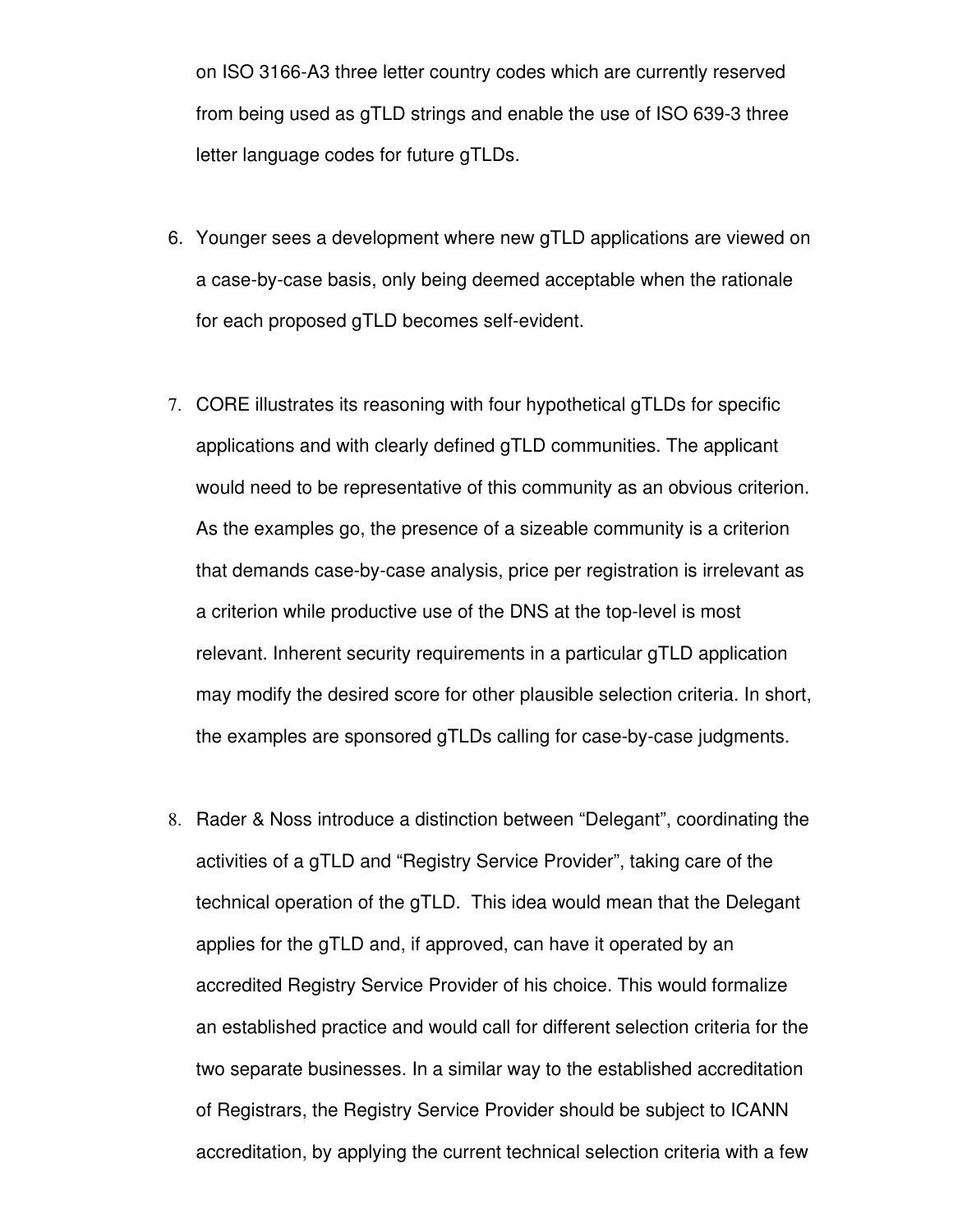amendments. This is consistent with other proposals about separate registry accreditation. The Delegant should be requested to abide by chosen aspects of RFC 1591, without restrictions or preferences imposed concerning business plans. These parties would both have agreements between themselves as well as with ICANN. In addition, gTLD string restrictions would apply with no digits allowed and with no confusing similarities to existing strings. They recommend special rules for trademarks as gTLDs which accord with the IPC's ideas.

9. Fausett sees a well-defined market, be it large or small, as a criterion while adding that an application from an able and willing provider is a main indication that such a market exists. Free market entry should be a guiding principle to the greatest extent possible, while recognizing that user confusion and defensive registration are undesirable.

#### **E.3 Allocation methods**

1. Levine & Hoffman see both auctions and lotteries as viable allocation methods, while indicating that ICANN should not profit by windfall gains from allocating new gTLDs and acknowledging that there will be secondary trading in allocated gTLDs. An auction with the N highest bids getting their N favorite domain strings is a possibility, with the proceeds going to a worthy cause. This may be combined with trademark limits so that only IBM can get .ibm while still needing a winning bid to do so. This can be combined in a tiered approach with a lottery for five or ten names with only non-profits eligible.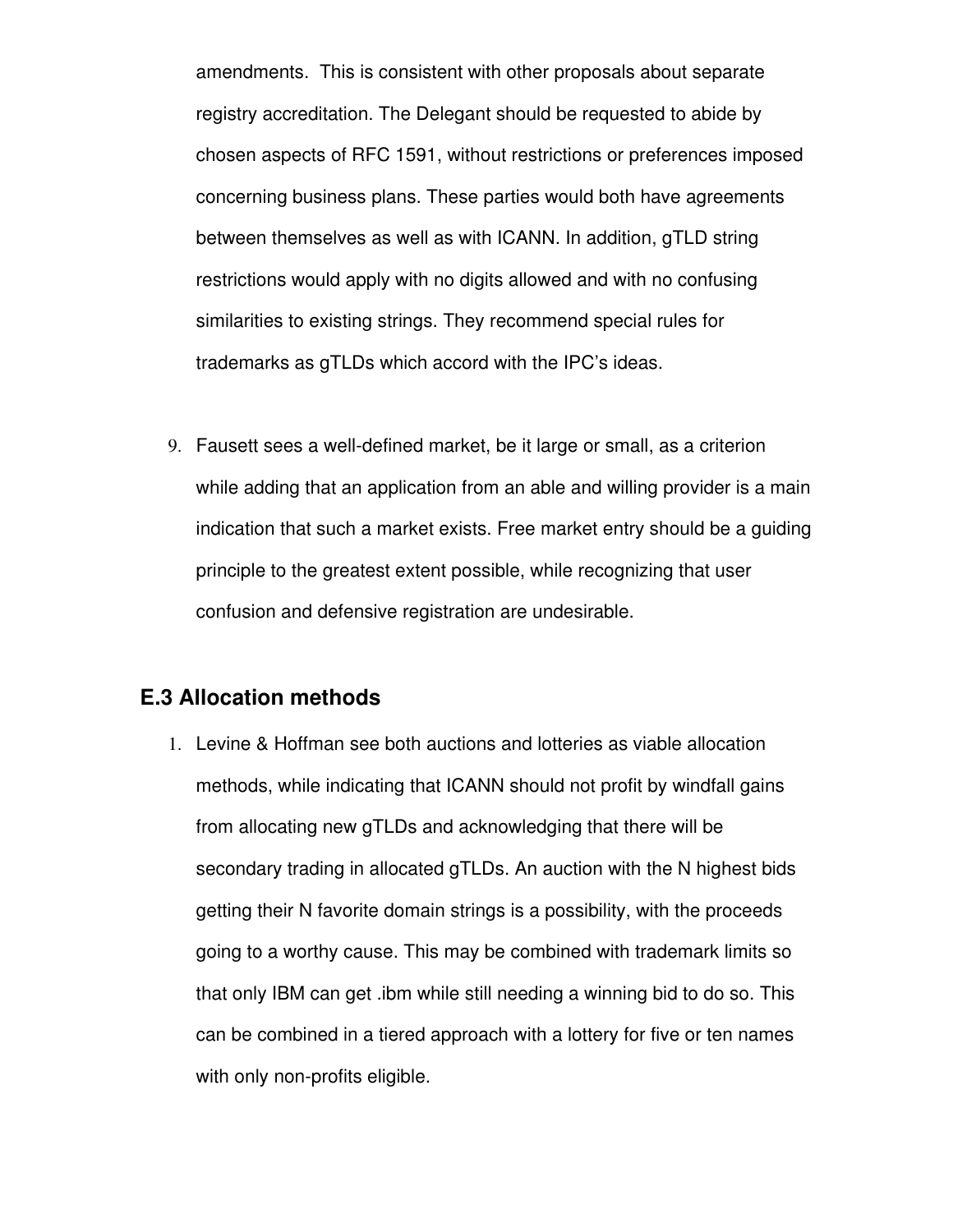- 2. Krischenowski argues for revolving application windows, preferably 24 each year, and a predictable timeframe for the approval process, not surpassing 6 months. It sees no need to structure gTLDs in different classes and contends there should be only an "open" class of gTLDs. Allocation should rely on comparative evaluation and FCFS once the evaluation is positive. Auctions and lotteries are to be avoided, with a reference to the effects of the UMTS auctions.
- 3. Goel & Meta state that comparative evaluation is the most appropriate allocation method, with short-listing of all that satisfy the minimum criteria followed by prioritization based on stability and price.
- 4. CORE, basing its statement on four examples of sponsored gTLDs, is clearly in favor of comparative evaluations and sees little or no scope for other allocation methods. The allocation process should in CORE's view be recurring, with at least two application windows per year, suitably linked to ICANN meetings. CORE also suggests that a standing gTLD applications task force is established to avoid bottlenecks and that preliminary applications be received for publishing, without review, as a step to enable possible consolidation of similar applications.
- 5. Rader & Noss advocate for an ongoing, selffinanced allocation process, with applications received at any time, and FCFS as the main allocation method with sealed bid auctions to resolve string contention. Fee adjustments could be used to moderate the influx of application and a development fund built from fee surplus could provide financial assistance to deserving applicants.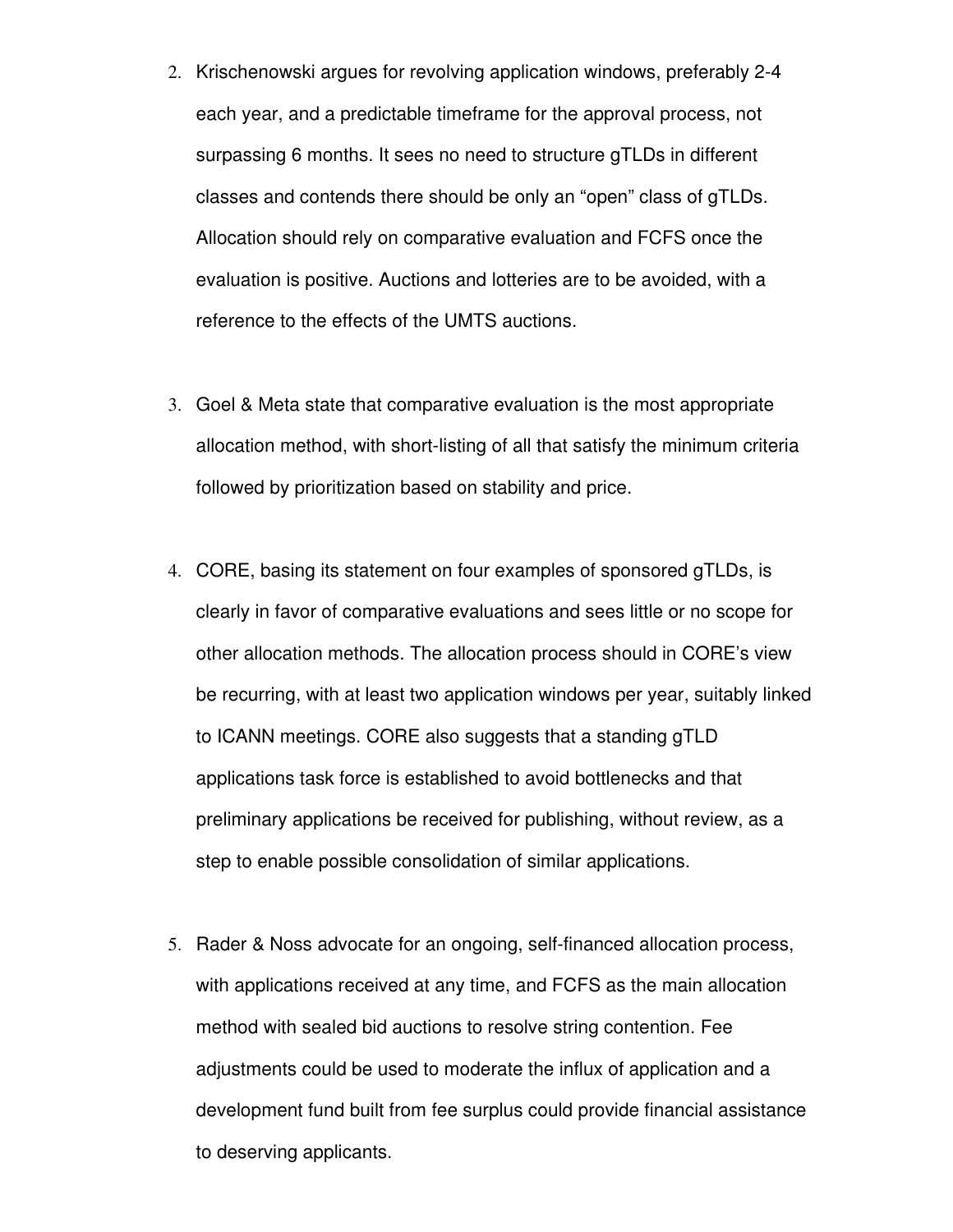6. Fausett does not address allocation methods explicitly but it is inherent in the submission that FCFS is foreseen in an ongoing allocation process, for the applications that meet the selection criteria.

#### **E.4. Contractual conditions**

- 1. Krischenowski supports the idea of a separate process for accreditation of registry operators in analogy with the existing accreditation for registrars. This is consistent with ideas suggested by others.
- 2. Both Bhonsle and Goel & Meta propose that sun-rise periods be compulsory for all new gTLDs in order to safeguard IP holders' interests.
- 3. CORE finds the current contractual framework for sponsored gTLDs an appropriate model and highlights the need for stable systems of checks and balances in the conditions for the sponsored gTLDs' delegated policymaking authority.
- 4. Rader & Noss propose not to have price controls for new gTLDs and to relax and eventually eliminate price controls for existing gTLDs in reverse chronological order related to their initial delegation. Presumptive renewal should be the standard provision, with remaining cancellation powers for ICANN in case of breach of the contractual terms. A sanctions program should be developed for handling contract violations regarding all agreements. Sunrise periods are discouraged. Presumptive renewal of agreements should be the rule.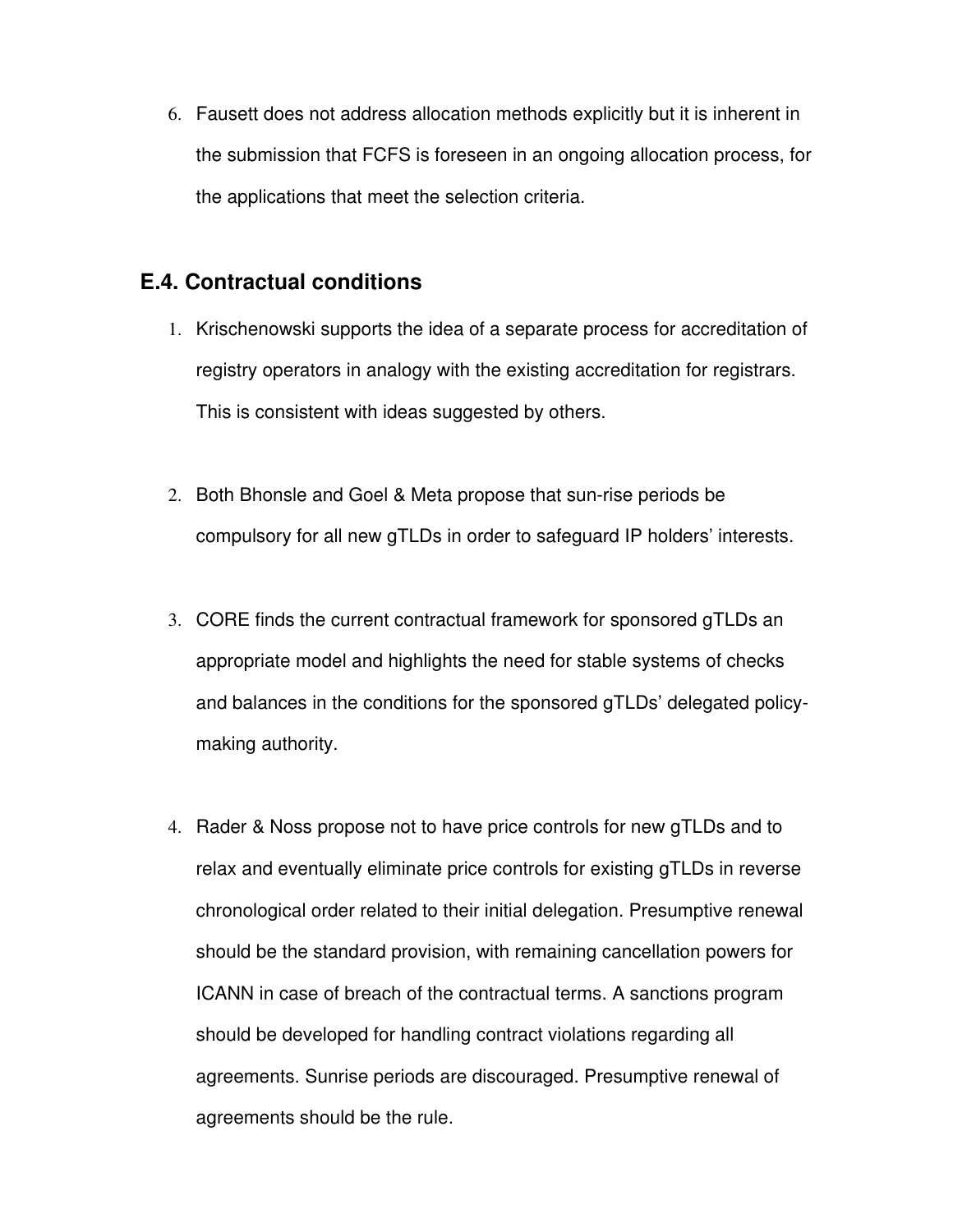5. Fausett suggests regular use of escrowing registration data, back-up registries selected through market mechanisms and published migration plans as useful provisions to lessen the impacts of any registry failure and to boost public confidence in new gTLDs.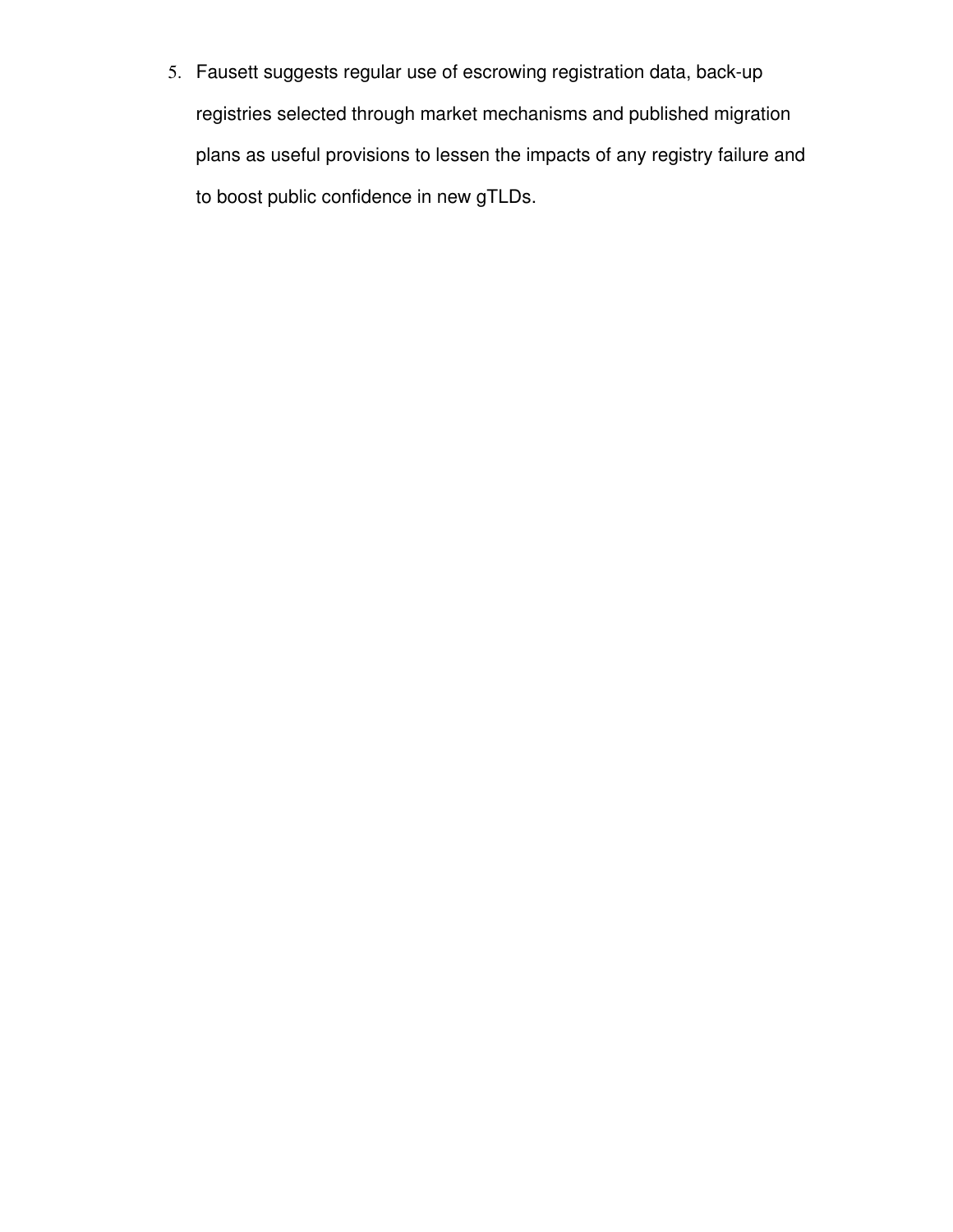#### **F. Recommendations**

- 1. Given the chosen method to launch this document as an evolving draft, this section is intended as open, to be completed as interactions and further drafting work proceed.
- 2. The next step is to develop the findings on these issues through further work and consultations within the GNSO itself, in cooperation with other ICANN Supporting Organizations and Advisory Committees and in consultation with the wider Internet community.
- 3. From the input received there are some suggestions that seem worthwhile to make already from the outset and are stated below. In the following, initial attempts are made to draw together the common threads which are found across the Constituency Statements, the public comments and the submissions to the Call for Papers.
- 4. It appears that there is support for the introduction of new gTLDs. No submission argued that there should be no additional gTLDs, even if the views on the addition rate and conditions for adding new gTLDs vary widely. Most submissions recognized, in some form or other, that new additions to the root are within the scope of ICANN's technical mandate, are necessary if ICANN is to meet its core mission and values (particularly with respect to competition and usability) and are part of ICANN's normal operations.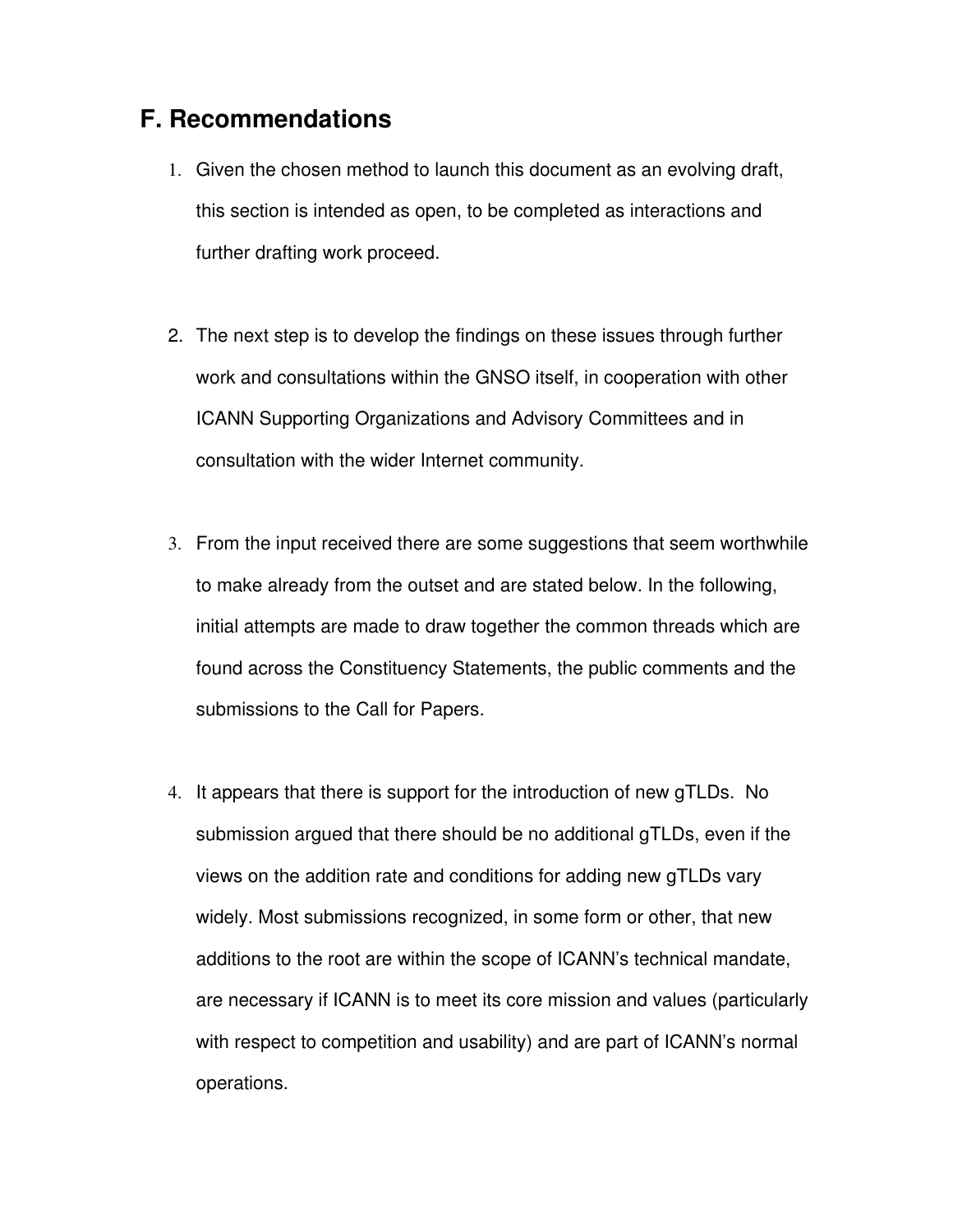- 5. There is disagreement about how many new gTLDs should be introduced and at what pace, whether those gTLDs should be sponsored or unsponsored and how new strings should be allocated. While the constituencies use these distinctions, it is equally important to address whether new gTLDs should be restricted or unrestricted.
- 6. There is general agreement that standardized contractual conditions for registry operations should be published prior to any agreement being signed; that there ought to be an improved compliance regime and that there should be minimal interference with consensus policy positions.
- 7. The further analysis and discussions could possibly be pursued along two slightly different scenarios. The first is a very limited introduction which is restricted to one kind of gTLDs. The other would feature a broader process which could accommodate a more diverse range of applications.
- 8. Secondly, further analysis is required about the operational impacts of introducing new gTLDs which would enable a better understanding of the full costs of introducing new TLDs (including legal counsel, operational and policy, board time)
- 9. Thirdly, fact-based market analysis would be useful to inform decisions about the desirability of introducing new gTLDs from an end user perspective. Such analysis could provide better understanding of unmet demand patterns and potential effects on competition.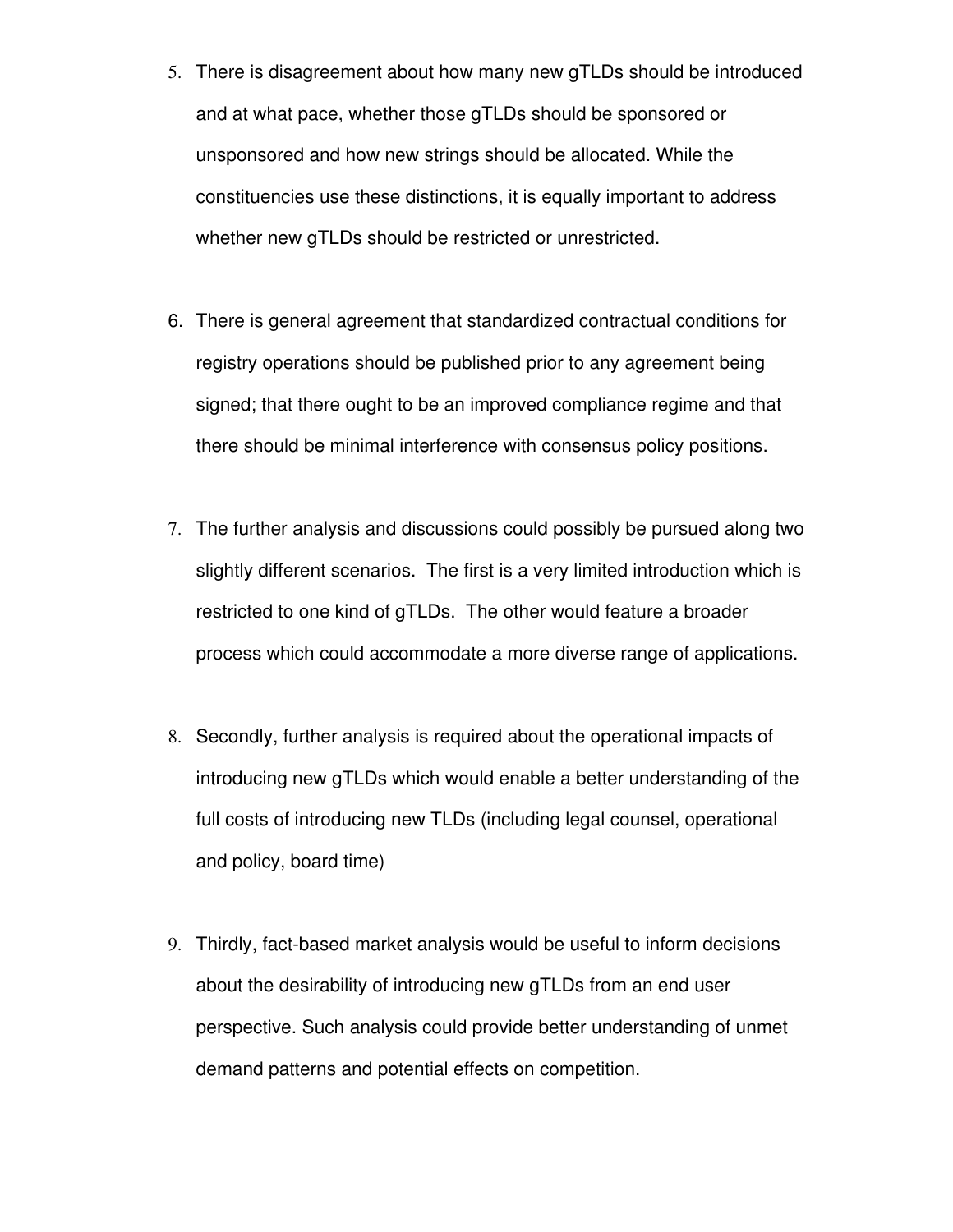- 10. Fourthly, specific proposals from the input received on aspects that have not been addressed by others should probably be tested early on for potential consensus. The proposal from Rader & Noss to reclassify gTLDs into "chartered" and "unchartered" could be such an example.
- 11. One aspect brought forward by the RyC requires further information and research - notably that ICANN should state the number of gTLDs to introduce over a year, the processing time needed and the steps to follow. A first analysis of such aspects based on gained experience will be undertaken. The precise answers to these questions, however, are dependent on the procedure chosen and will probably call for iterative analysis as one or more preferred procedures emerge.
- 12. A particular aspect introduced by the IPC is to bring a subset of the WIPO-2 Recommendations, notably protection of IGO names and abbreviations, into modified UDRP provisions. This relates to the issue area contractual conditions, but could possibly be allocated to a dedicated task force to finalize as a separate track.
- 13. Further work still needs to be done on some elements of the Terms of Reference as not all questions were answered in the submissions. It would be helpful if the Council could identify areas where further work is necessary and advise about how it would like those areas addressed.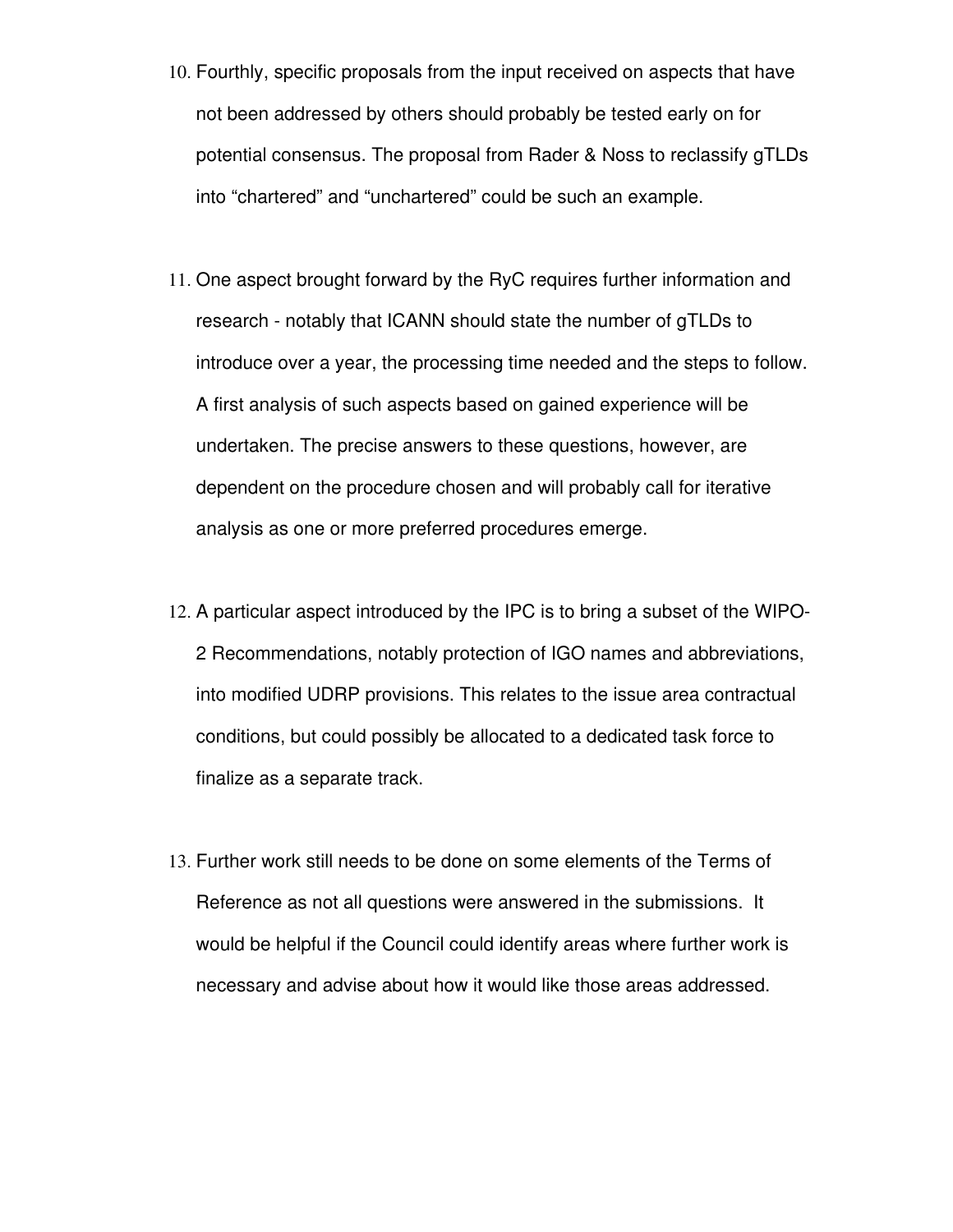## **G. Analysis of Impact on Each Constituency**

This section is conditional upon the existence of an elaborate proposal and will

be developed as such a proposal emerges.